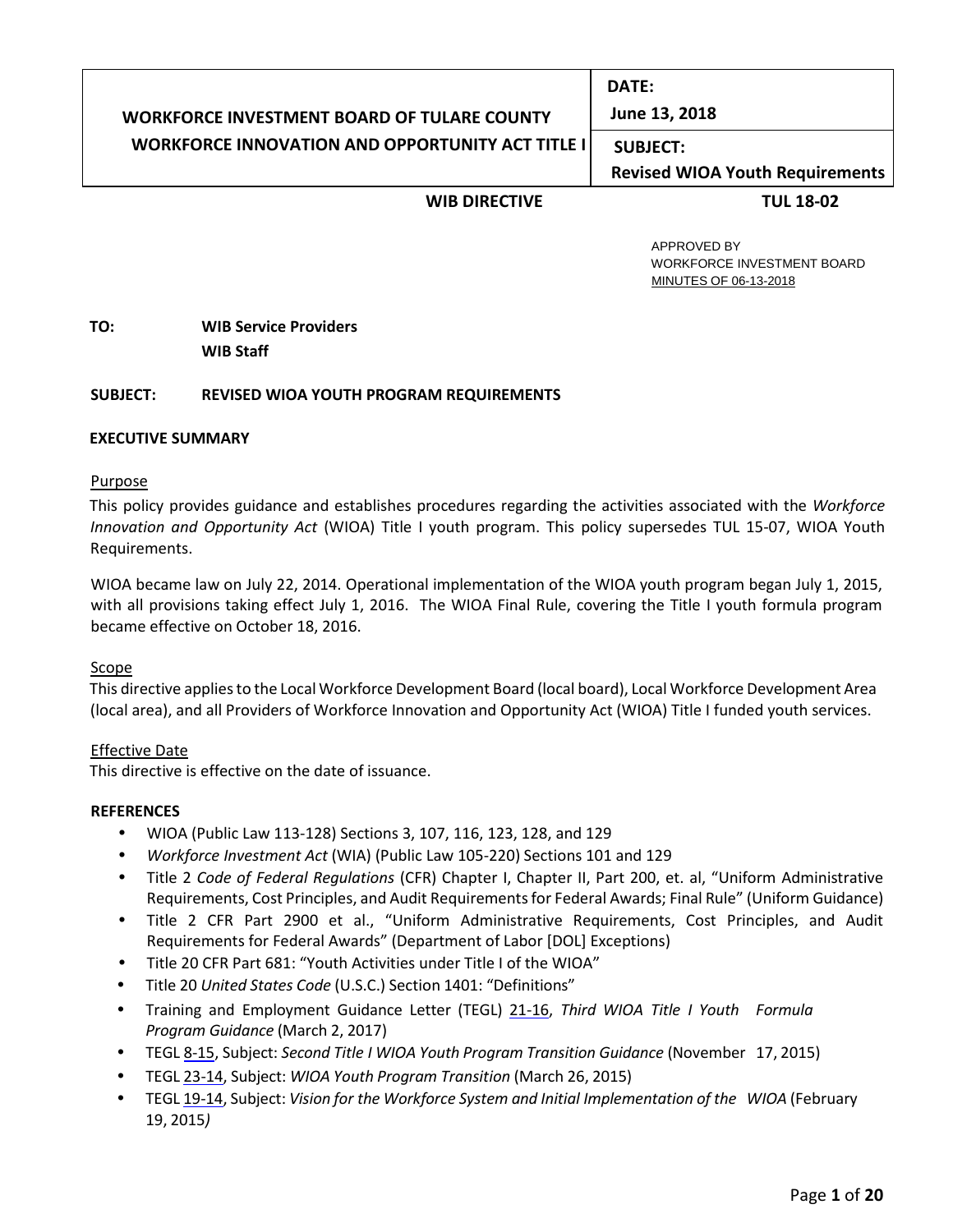- TEGL [12-14,](https://wdr.doleta.gov/directives/attach/TEGL/TEGL-12-14_Acc.pdf) Subject: *Allowable Uses and Funding Limits of Workforce Investment Act (WIA) Program Year (PY) 2014 funds for WIOA Transitional Activities* (October 28, 2014)
- TEGL [13-09,](https://wdr.doleta.gov/directives/attach/TEGL/TEGL13-09acc.pdf) Subject: *Contracting Strategies That Facilitate Serving the Youth Most In Need* (February 16, 2010)
- California *Education Code* (EC) Sections 47612.1, 58500, and 66010
- California Unemployment Insurance Code Section 14209
- Workforce Investment Boar[d TUL15-07,](http://www.tularewib.org/active-directives) WIOA Youth Program Requirements, December 15, 2015
- Workforce Services Directive [WSD16-1,](http://www.edd.ca.gov/Jobs_and_Training/pubs/wsd16-01.pdf) WIOA Youth Program Requirements, September 16, 2016
- Workforce Services Directiv[e WSD17-07,](http://www.edd.ca.gov/Jobs_and_Training/pubs/wsd17-07.pdf) January 16, 2018, WIOA Youth Program Requirements
- Workforce Services Information Notice WSIN17-22, January 10, 2018

## **WIB-IMPOSED REQUIREMENTS**

This directive contains some WIB-imposed requirements. These requirements are indicated by *bold, italic* **type.**

## **FILING INSTRUCTIONS**

This directive supersedes TUL 15-07, dated December 15, 2015. Retain this directive until further notice.

## **BACKGROUND**

Title I of WIOA outlines a broad youth vision that supports an integrated service delivery system and provides a framework for leveraging other federal, state, and local funds. WIOA makes a commitment to providing high-quality services for youth, beginning with career exploration and guidance, continued support for educational attainment, opportunities for skills training such as pre-apprenticeships or internships for in-demand industries and occupations, and culminating with employment, enrollment in postsecondary education, or training.

The WIOA Section (§ 129 introduces key investments in out of school youth (OSY) and work experience. Specifically, it increases the minimum OSY expenditure rate from 30 percent under WIA to 75 percent under WIOA, and introduces a 20 percent work experience expenditure requirement. Additionally, it adds new program elements, increasing the number of required youth program elements from 10 under WIA to 14 under WIOA.

On August 19, 2016, the DOL issued the WIOA Final Rules. Among other things, the WIOA Final Rules establish a poverty rate of 25 percent for a youth living in a high poverty area, allow Local Boards to directly provide youth services, allow for youth work experiences education and work components to be provided sequentially, and clarify youth program eligibility. The DOL has also published three additional TEGLs since 2015 providing further guidance and clarification for the WIOA Title I youth program. Therefore, the state has issued its third iteration of the *WIOA Youth Program Requirements* directive to ensure state guidance is in full alignment with the WIOA Statute, the WIOA Final Rules, TEGL 23-14, TEGL 8-15, and TEGL 21- 16.

Although some of the deadlines for implementation of the WIOA requirements have passed, the Employment Development Department (EDD) retained past deadlines for compliance monitoring purposes.

## **POLICY AND PROCEDURES**

## **Definitions**

For the purposes of this directive, the following definitions apply:

*Adult Education* – academic instruction and education services below the postsecondary level that increases an individual's ability to: read, write, and speak in English, and perform mathematics or other activities necessary for the attainment of a secondary school diploma or its recognized equivalent; transition to postsecondary education and training; and obtain employment (WIOA Section 203).

*Alternative school* - An alternative school is a type of school designed to achieve grade-level (K12) standards and meet student needs (Ed. Code Section 58500). Examples of alternative schools include, but are not limited to: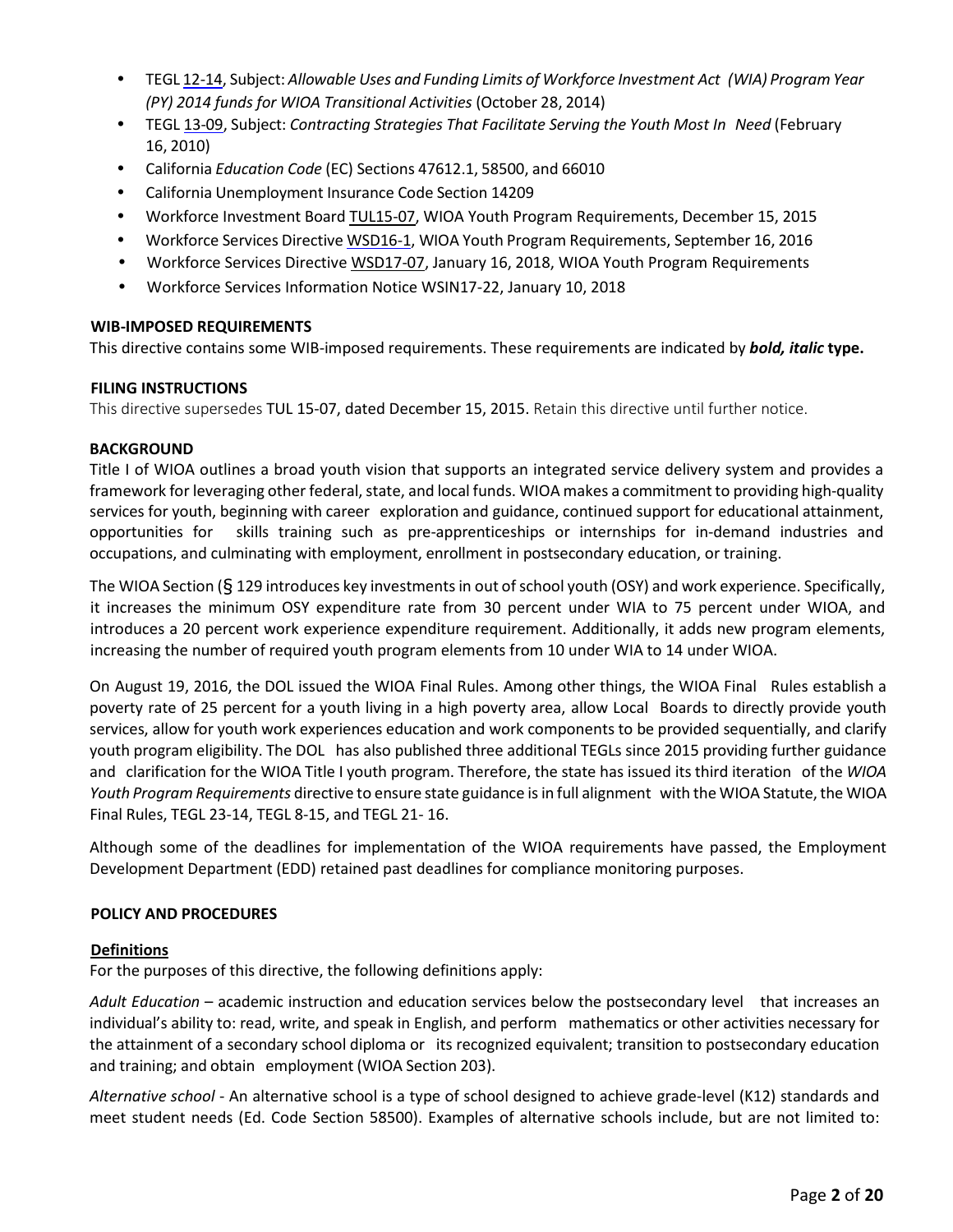continuation, magnet, and charter schools. If the youth participant is attending an alternative school at the time of enrollment, the participant is considered to be in-school.

*Attending School* - An individual is considered to be attending school if the individual is enrolled in secondary or post-secondary school. If a youth is between high school graduation and postsecondary education, the youth is considered an In-School Youth (ISY) if they are registered for postsecondary education, even if they have not yet begun postsecondary classes. However, if the youth registers for postsecondary education, but does not follow through with attending classes, the youth is considered Out-of-School Youth (OSY) if the eligibility determination is made after youth decided not to attend postsecondary education. Youth on summer break are considered ISY if they are enrolled to continue school in the fall (TEGL 21-16).

*Not Attending School* - An individual who is not attending a secondary or post-secondary school. In addition, individuals enrolled in the following programs would be considered an OSY for eligibility purposes:

- WIOA Title II Adult Education, YouthBuild, Job Corps, high school equivalency program, dropout reengagement programs.
	- A youth attending a high school equivalency program funded by the public K- 12 school system who is classified by the school system as still enrolled in school are the exception; the youth would be considered an ISY (Title 20 CFR Section 681.230).
- Non-credit bearing postsecondary classes only (TEGL 21-16).
- *A charter school program that provides instruction exclusively in partnership with WIOA, federally-funded YouthBuild programs, federal Job Corps training or instruction, California Conservation Corps, or a state certified local conservation corps (in alignment with EC Section 47612.1).*

*Offender* – An adult or juvenile subject to any stage of the criminal justice process or an adult or juvenile who requires assistance in overcoming artificial barriers to employment resulting from a record of arrest or convictions or for whom services under WIOA may be beneficial (WIOA Section 3[38]).

*Postsecondary School –* California community colleges, and accredited public and private universities (EC Section 66010).

*School* - Any secondary or post-secondary school (20 CFR § 681.230). These include, but are not limited to: traditional K-12 public and private, and alternative (e.g., continuation, magnet, and charter) schools.

*School dropout* - An individual who is not attending school and who has not received a secondary school diploma or its recognized equivalent. This term does not include individuals who dropped out of postsecondary school.

*Secondary School* – a nonprofit institutional day or resident school, including a public secondary charterschool, that provides secondary education, as determined under state law, except that the term does not include any education beyond grade 12 (Title 20 U.S.C. Section 1401[27]).

# **Determining School Status**

School status is determined at the time the eligibility determination portion of program enrollment is made. Once the school status of a youth is determined, that school status remains the same throughout the youth's participation in the WIOA youth program.

## **YOUTH ELIGIBILITY CRITERIA**

The WIOA Section 129(a)(1) provides new eligibility criteria forthe WIOA youth program. To be eligible to participate in the WIOA youth program, an individual must be an OSY or an ISY.

The WIOA § 129(a) (1) provides eligibility criteria for out-of-school (OSY) and in-school youth (ISY). Youth enrolled beginning July 1, 2015 were required to meet the WIOA eligibility criteria. On July 1, 2015, all WIA youth participants who were still enrolled in the WIA youth program were grandfathered into WIOA and youth programs were not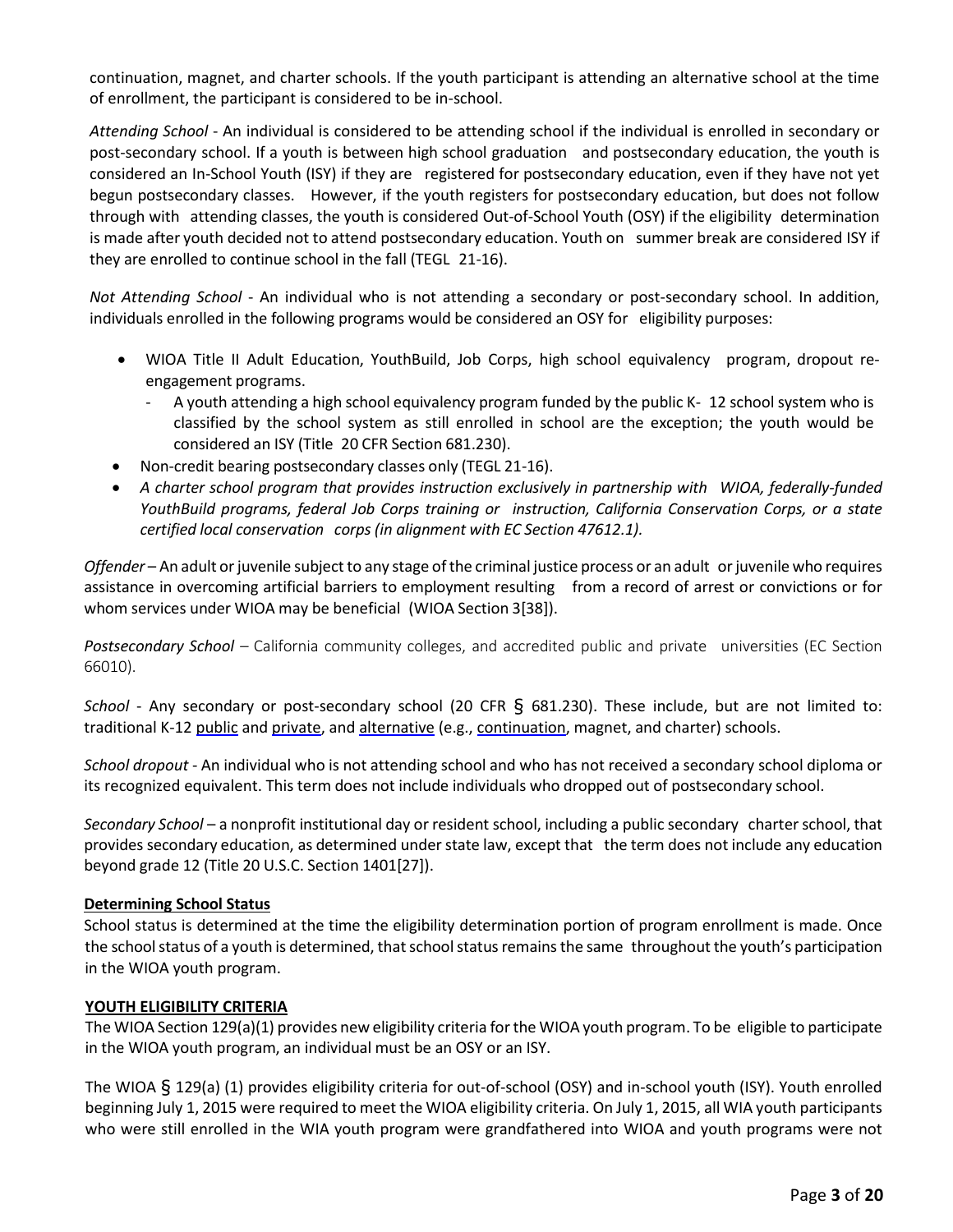required to re-determine eligibility if the participant had been determined eligible and enrolled under WIA. These participants were allowed to complete the WIA services specified in their individual service strategy (ISS).

# **Out of School Youth (OSY) Eligibility**

In order to receive services as an OSY, an individual must meet the following eligibility criteria:

- 1. Not attending any secondary or post-secondary school (not including Title II Adult Education, YouthBuild, Job Corps, high school equivalency programs [exceptions in definitions], non-credit bearing postsecondary classes, dropout re-engagement programs *or charter schools with federal and state workforce partnerships);* and
- 2. Age 16-24 years old; and
- 3. One or more of the following eligibility barriers:
	- a. A school dropout.
	- b. A youth who is within the age of compulsory school attendance (6-18 years of age), but has not attended school for at least the most recent complete school year quarter. (Note – if the school does not use school year quarters, use calendar quarters.
	- c. A recipient of a secondary school diploma or it's recognized equivalent who is a low-income individual and is either basic skills deficient or an English language learner.
	- d. An offender.
	- e. A homeless individual or a runaway.
	- f. An individual in foster care or who has aged out of the foster care system or who has attained 16 years of age and left foster care for kinship guardianship or adoption; also encompasses youth who were formerly in foster care but may have returned to their families before turning 18; a child eligible for assistance under Section 477 of the *Social Security Act*, or in an out-of-home placement.
	- g. An individual who is pregnant or parenting (custodial and non-custodial parent including non-custodial fathers). As long as the youth is within the WIOA youth age eligibility, the age when the youth became a parent does not factor in to the definition of parenting. A pregnant individual can only be the expectant mother.
	- h. An individual with a disability.
	- i. Transgender and gender non-conforming individuals. (WSIN17-22 and Senate Bill 396)
	- j. A low-income individual who requires additional assistance to enter or complete an educational program or to secure or hold employment. (Title 20 CFR Section 681.210)

A youth participant's eligibility is determined at intake; therefore, the youth remains eligible for youth services until exited. For example, an individual who is an OSY at time of enrollment and is subsequently placed at an alternative school, or any school, is still considered an OSY. Additionally, an individual who is an OSY and between the ages of 16-24 at the time of enrollment, and is now beyond the age of 24, is still considered an OSY until exited.

## *Eligibility documentation must be included in the participant's file.*

## **In School Youth (ISY) Eligibility**

In order to receive services as an ISY, an individual must meet the following eligibility criteria:

- 1. Attending school, including secondary and post-secondary schools; and
- 2. Age 14-21 years old *(due to limited funding, local policy is age 16-21 years old). A youth with disabilities who is in an individualized education program at the age of 22 may be enrolled as an ISY [TEGL 21-16 and EC 56026];* and
- 3. Low-income individual.
- 4. Meets one or more of the following barriers:
	- a. Basic skills deficient.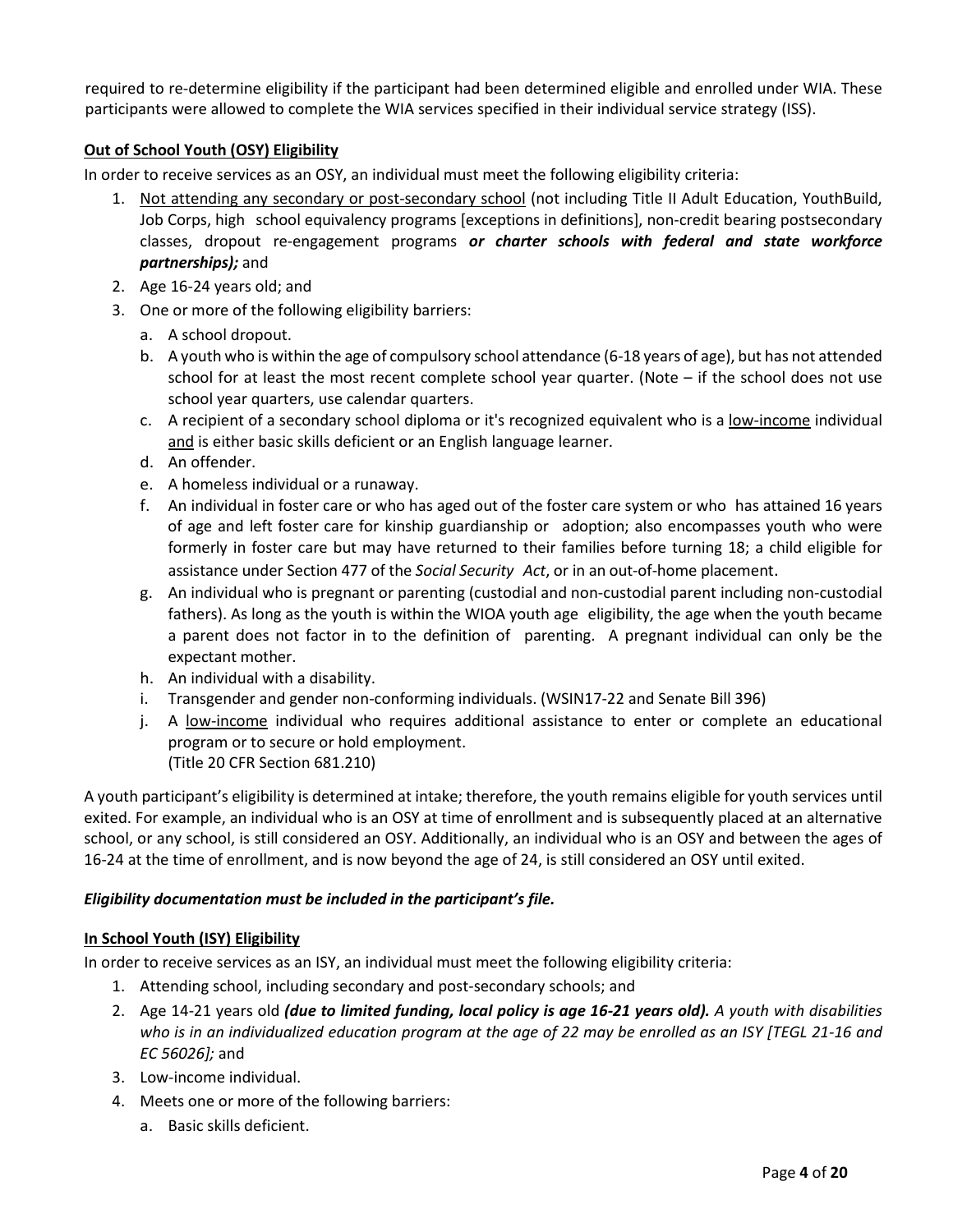- b. An English language learner –Defined as an individual who has limited ability in reading, writing, speaking, or comprehending the English language, and (A) whose native language is a language other than English; or (B) who livesin a family or community environment where a language other than English is the dominant language."
- c. An offender.
- d. A homeless individual or a runaway.
- e. An individual in foster care or who has aged out of the foster care system or who has attained 16 years of age and left foster care for kinship guardianship or adoption; also encompasses youth who were formerly in foster care but may have returned to their families before turning 18; a child eligible for assistance under Section 477 of the *Social Security Act*, or in an out-of-home placement.
- f. An individual who is pregnant or parenting (custodial and non-custodial parent including non-custodial fathers). As long as the youth is within the WIOA youth age eligibility, the age when the youth became a parent does not factorinto the definition of parenting. A pregnant individual can only be the expectant mother.
- g. Individual with disability.
- h. Transgender and gender non-conforming individuals. (WSIN17-22 and Senate Bill 396)
- i. An individual who requires additional assistance to complete an educational program or secure and hold employment.

(Title 20 CFR Section 681.220)

A youth participant's eligibility is determined at intake; therefore, the youth remains eligible for youth services until exited. For example, an individual who is an ISY and between the ages of *16-21* at the time of enrollment, and is now beyond the age of 21, is still considered an ISY until exited.

### *Eligibility documentation must be included in the participant's file.*

#### **Serving 18 to 24 Year Old Youth**

Individuals who meet the respective program eligibility requirements may participate in WIOA Title I adult and youth programs concurrently. Such individuals must be eligible under the youth or adult eligibility criteria applicable to the services received. *Service Providers should determine the best mix of services under the youth and adult programs and co-enroll as appropriate. Co-enrollment requires shared case management and on-going communication between programs.*

School status at time of enrollment may determine which program options are appropriate for this population because young adults who are in school are only eligible for the Title I youth program if they are 21 or younger at the time of enrollment.

Some 18 to 24 year olds may be ready for adult services due to life experiences such as having gained occupational skills through education or training, prior work experiences, adult schedules, family responsibilities, and the participant's needs. Others need specific youth services covered in the 14 youth program elements based on characteristics such as maturity, drug and alcohol abuse, homelessness, foster care status, family abuse/neglect, literacy challenges, pregnancy, and lack of employability skills. Assessments of their skills, career-readiness, literacy, and supportive service needs should be taken into consideration when determining the appropriate program(s) for young adults. If a young adult's needs can best be met by co-enrollment in the WIOA Title I youth and adult programs, "*local program operators must identify and track the funding streams which pay the costs of services provided to individuals who are participating in youth and adult programs concurrently, and ensure no duplication of services."*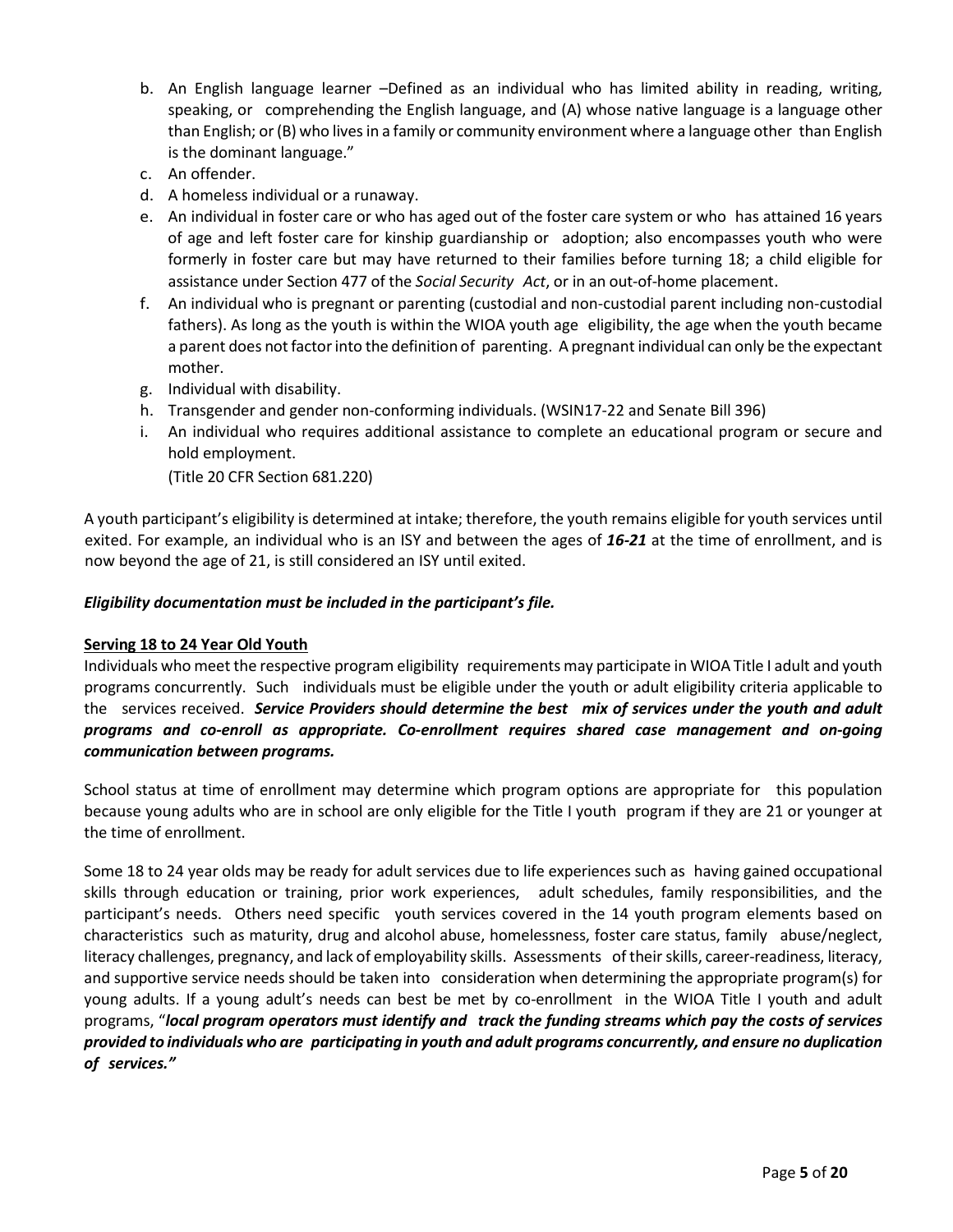## **Low-Income**

Only two categories of OSY must be low-income:

- 1. Youth who have a diploma/equivalent and are basic skills deficient, or an English language learner; and
- 2. Youth who require additional assistance to enter or complete an educational program or secure and hold, employment*.*

## All ISY must be low-income.

**Free or Reduced Price Lunch and High Poverty Area** - The definition of low income under WIOA is expanded to include youth who are eligible for a free or reduced-price lunch, under the Richard B. Russell National School Lunch Act, and youth who live in a high-poverty area.

- 1. Whole school receipt of free or reduced price lunch cannot be used to determine WIOA low-income status for ISY. Programs must base low-income status on an individual student's eligibility to receive free or reduced-price lunch or on meeting one of the other low-income categories under WIOA.
- 2. If an OSY is a parent living in the same household as a child who receives or is eligible to receive free or reduced-price lunch based on their income level, then such an OSY would meet the low-income criteria based on his/her child's qualification.
- 3. High poverty area is a Census tract, a set of contiguous Census tracts, Indian Reservation, tribal land, or Native Alaskan Village or county that has a poverty rate of at least 25 percent as set every 5 years using American Community Survey 5-Year data. " (20 CFR § 681.260) Local areas may access American Community Survey 5-Year data on the US Census Fact Finder website to determine the poverty rate by entering in the youth participant's zip code. *www.FactFinder.Census.Gov*

# *The use of "free or reduced lunch" or "high poverty census tract" for determining income eligibility must be documented in the participant file.*

## **Calculating Income**

For income calculation purposes, if an individual is not living in a single residence with other family members, that individual is not a member of a family for the purpose of WIOA income calculations. 20 CFR § 675.300 defines family as "two or more persons related by blood, marriage, or decree of court, who are living in a single residence, and are included in one or more of the following categories: (1) A married couple and dependent children; (2) A parent or guardian and dependent children; or (3) A married couple." When determining a youth's eligibility based on lowincome status, Local Areas must do the following:

- Include Unemployment Insurance as income.
- Include child support payments as income.
- For ISY with a disability, consider only the youth's own income rather than their family's income. (TEGL 21-16)

## **Low-Income Determination**

Low income is defined in WIOA  $\S$  3(36) as an individual who:

- 1. Receives, or in the past 6 months has received, or is a member of a family that is receiving or in the past 6 months has received, assistance through the supplemental nutrition assistance program (SNAP), temporary assistance for needy families program (TANF), the supplemental security income program, or State or local income-based public assistance;
- 2. Is in a family with total family income that does not exceed the higher of:
	- the Poverty Guidelines; or
	- 70% of the lower living standard income level (LLISL);
- 3. Is a homeless individual (as defined in Section 41403(6) of the Violence Against Women Act of), or a homeless child or youth (as defined under Section 725(2) of the McKinney-Vento Homeless Assistance Act (42 U.S.C. 11434a(2)));<https://www.govtrack.us/congress/bills/112/hr4970/text>
- 4. Receives or is eligible to receive a free or reduced price lunch under the Richard B. Russell National School Lunch Act [https://www.fns.usda.gov/sites/default/files/NSLA.pdf;](https://www.fns.usda.gov/sites/default/files/NSLA.pdf)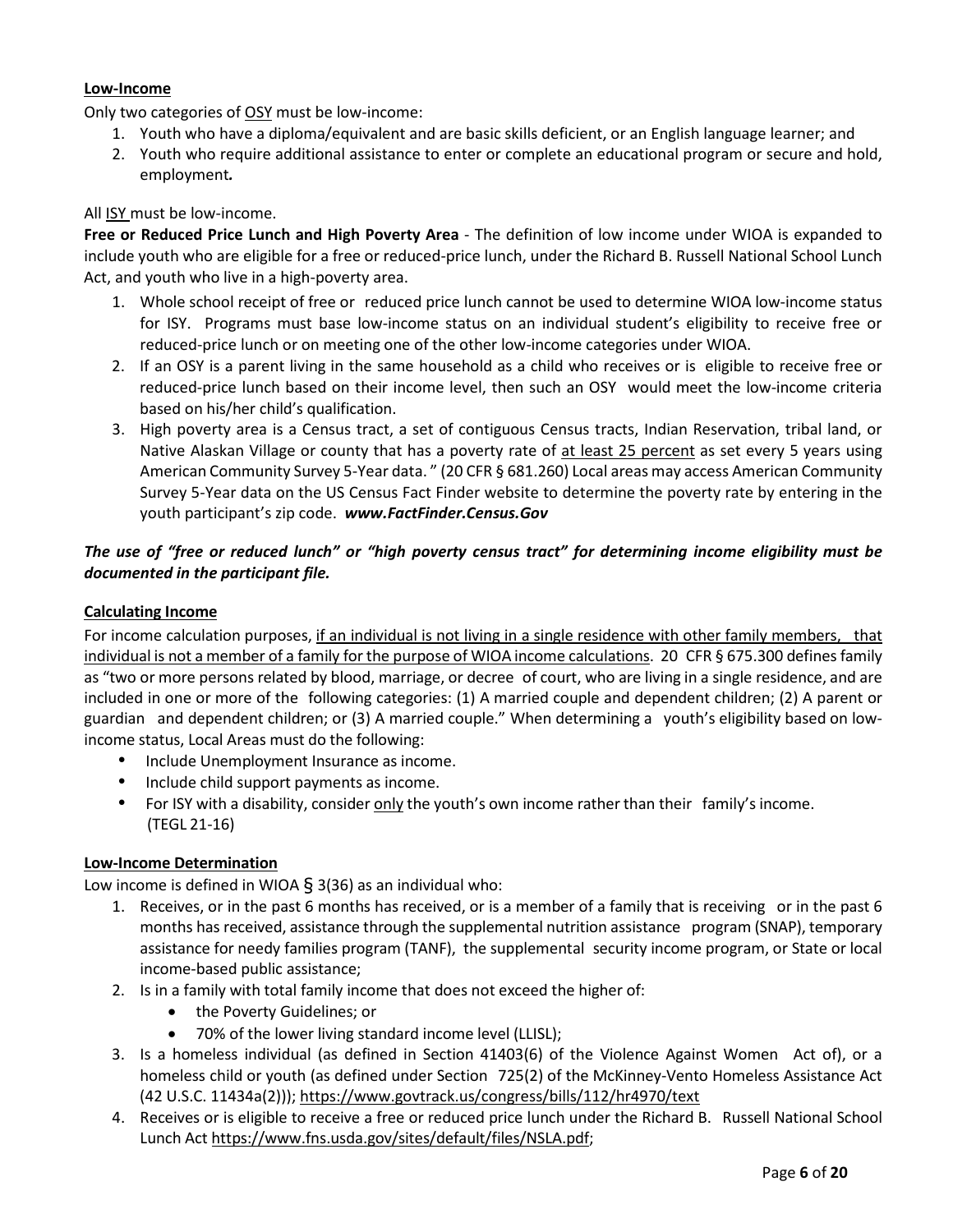- 5. A youth who lives in a high poverty area is automatically considered to be a low-income individual. High poverty is defined as a county or zip code that has a poverty rate of at least 25 percent as set every 5 years using American Community Survey 5-year data. 20 CFR § 681.260
- 6. Is a foster child on behalf of whom State or local government payments are made; or
- 7. Is an individual with a disability OSY with a disability are not required to be low-income and for ISY with a disability, the youth's own income, rather his or her family's income, must meet the low-income definition and not exceed the higher of the poverty line or 70 percent of the LLSIL. 20 CFR  $\S$  681.280

### **Low-Income Exception**

WIOA allows a low-income exception where five percent of all WIOA youth participants who ordinarily would need to be low-income do not need to meet the low-income provision. However, the youth must meet all other eligibility criteria, except low-income to be eligible for services.

- The calculation is based on five percent of all youth served in the local area in a given program year.
- *Programs must have WIB authorization prior to enrollment of ISY if the "low-income exception" is used to determine eligibility. To be considered for "low-income exception", the WIB requires documentation of at least two barriers to complete an educational program or secure and hold employment.*

### **Requires Additional Assistance**

WIOA §129(a) (3) (B) Limitation – Under WIOA, no more than five percent of **ISY** enrolled in a given program year may be found eligible based solely on meeting the criterion, "requires additional assistance". This limitation applies only to ISY. *It is therefore strongly recommended that the use of "requires additional assistance" as a barrier for ISY be limited to exceptional circumstances. Programs must have WIB authorization prior to enrollment of ISY if their only barrier is "requires additional assistance".*

Local Boards are responsible for establishing local definitions and eligibility documentation requirements for "requires additional assistance" as it relates to both OSY and ISY. The local policy should be reasonable, quantifiable, and based on evidence that the specific characteristic of the youth identified in the policy objectively requires additional assistance.

## *The local definition for "requires additional assistance" to complete an educational program or to secure and hold employment, is as follows:*

- *Have repeated at least one secondary grade level or are one year over age for grade.*
- *Have a core grade point average (GPA) of less than 1.5.*
- *Are emancipated youth.*
- *Are previous dropouts or have been suspended five or more times or have been expelled.*
- *Have received court/agency referrals mandating school attendance.*
- *Are deemed at risk of dropping out of school by a school official. (Use the youth referral form)*
- *Have experienced recent traumatic events, are victims of abuse, or reside in an abusive environment as documented by a school official or other qualified professional;*
- *Have never held a job (applies only to OSY)*
- *Has a personal or family history of seasonal or chronic unemployment (i.e., seasonal farmworker).*
- *Is a disconnected youth that is neither attending school nor employed.*

## **Program Expenditures Prior to Participation**

There are limited instances where WIOA youth funds may be expended on costs related to individuals who are not yet participants in the WIOA youth program. Youth funds can be expended on outreach and recruitment or assessment for eligibility determination (such as assessing basic skills level) prior to eligibility determination, but they cannot be spent on youth program services, such as the 14 program elements prior to eligibility determination.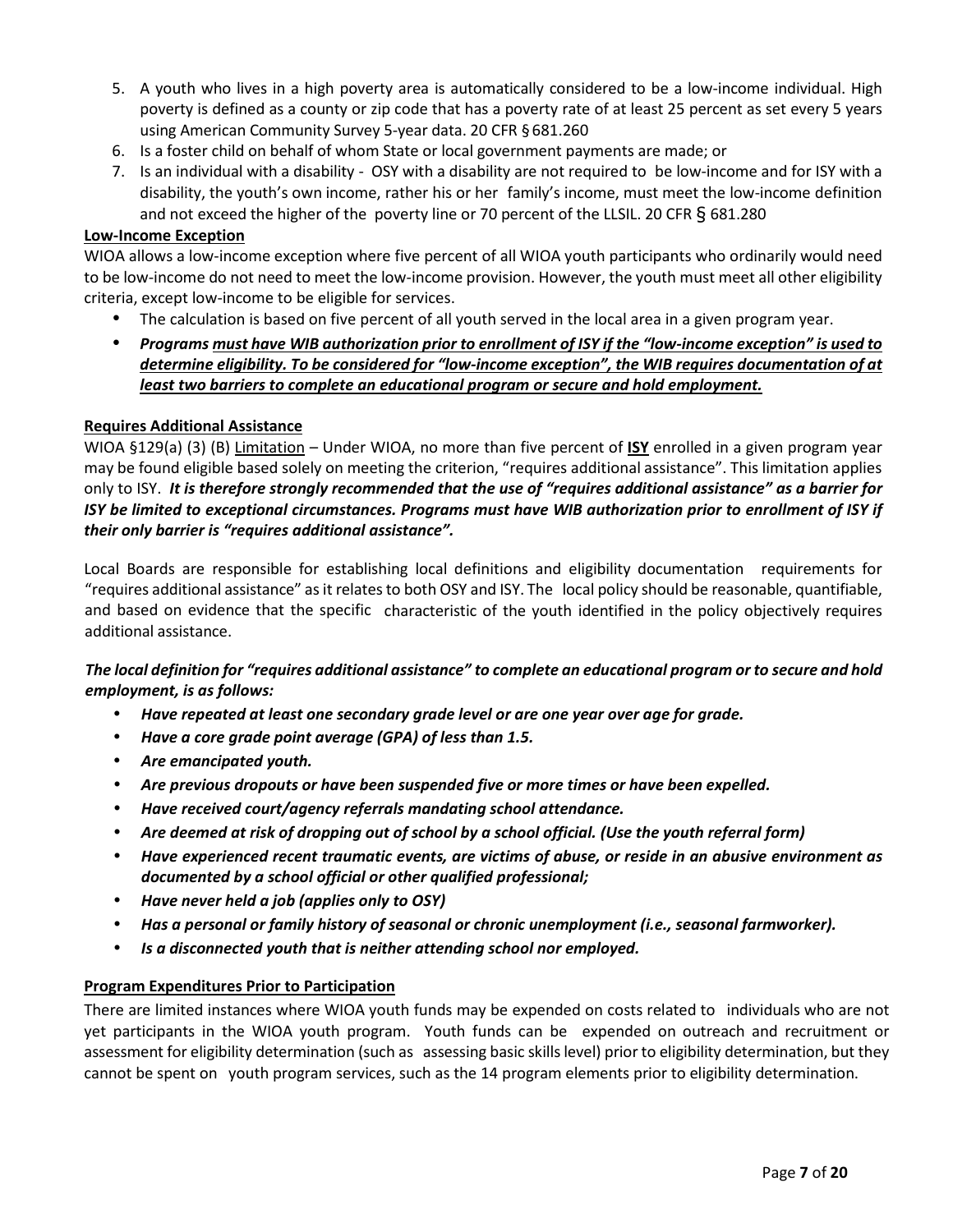## **Out-of-School Youth**

The WIOA shifts the primary focus of youth formula funds to support the educational and career success of OSY. As a result of thisshift, the cost per participant under WIOA may increase as many OSY require more intensive and costly services. Consequently, fewer participants might be served under the WIOA youth program due to the more intensive and costly services for the increased emphasis on the OSY population.

## **OSY Expenditure Requirement**

Local areas must spend at least 75 percent of their WIOA youth formula allocation on youth workforce investment activities for OSY. The OSY expenditure rate is calculated after subtracting funds spent on administrative costs. (WIOA § 129(a)(4)

The following example illustrates how a Local Area would calculate its 75 percent OSY expenditure requirement.

| <b>Youth Formula Allocation</b> | <b>Administration Costs</b> | Vouth Program Expenditure   75 Percent Requirement |             |
|---------------------------------|-----------------------------|----------------------------------------------------|-------------|
| \$2,000,000                     | \$180,000                   | \$1,820,000                                        | \$1,365,000 |

## **WORK EXPERIENCE**

The WIOA places a priority on providing youth with occupational learning opportunities through work experience.

### **Work Experience Criteria**

Work experience provides an invaluable opportunity to develop workplace skills. Paid and unpaid work experiences must include academic and occupational education and may include the following types of work experiences:

- Summer and year-round employment opportunities Local Areas have the flexibility to decide which work experiences are provided as long as the Local Area spends at least 20 percent of their WIOA youth formula allocation on work experience (Title 20 CFR Section 681.620).
- Pre-apprenticeship programs Pre-apprenticeship is a program designed to prepare individuals to enter and succeed in an apprenticeship program. Pre-apprenticeship programsinclude the following elements:
	- o Training and curriculum that aligns with the skill needs of employers in the economy of the state or region involved.
	- o Access to educational and career counseling and other supportive services, directly or indirectly.
	- o Hands-on, meaningful learning activities that are connected to education and training activities.
	- o Opportunities to attain at least one industry-recognized credential.
	- $\circ$  A partnership with one or more registered apprenticeship programs that assists in placing individuals who complete the pre-apprenticeship program in a registered apprenticeship program (Title 20 CFR Section 681.480).
- Internships and Job shadowing Job shadowing is a temporary, unpaid exposure to the workplace in an occupational area of interest to the participant and may last anywhere from a few hours to a week or more (TEGL 21-16).
- On-the-job training (OJT) opportunities. OJT means training by an employer that is provided to a paid participant while engaged in a job that meetsthe following criteria: *requires co-enrollment with WIOA Adult programs)*
	- o Provides knowledge or skills essential to the full and adequate performance of the job.
	- o Is made available through a program that provides reimbursement to the employer to 50 percent of the wage rate of the participant or up to 75 percent in circumstance of extraordinary costs of providing the training and additional supervision related to the training.
	- $\circ$  Is limited in duration to the occupation for which the participant is being trained, taking into account the content of the training, the prior work experience of the participant, and the service strategy of the participant as appropriate (WIOA Section 3[44]).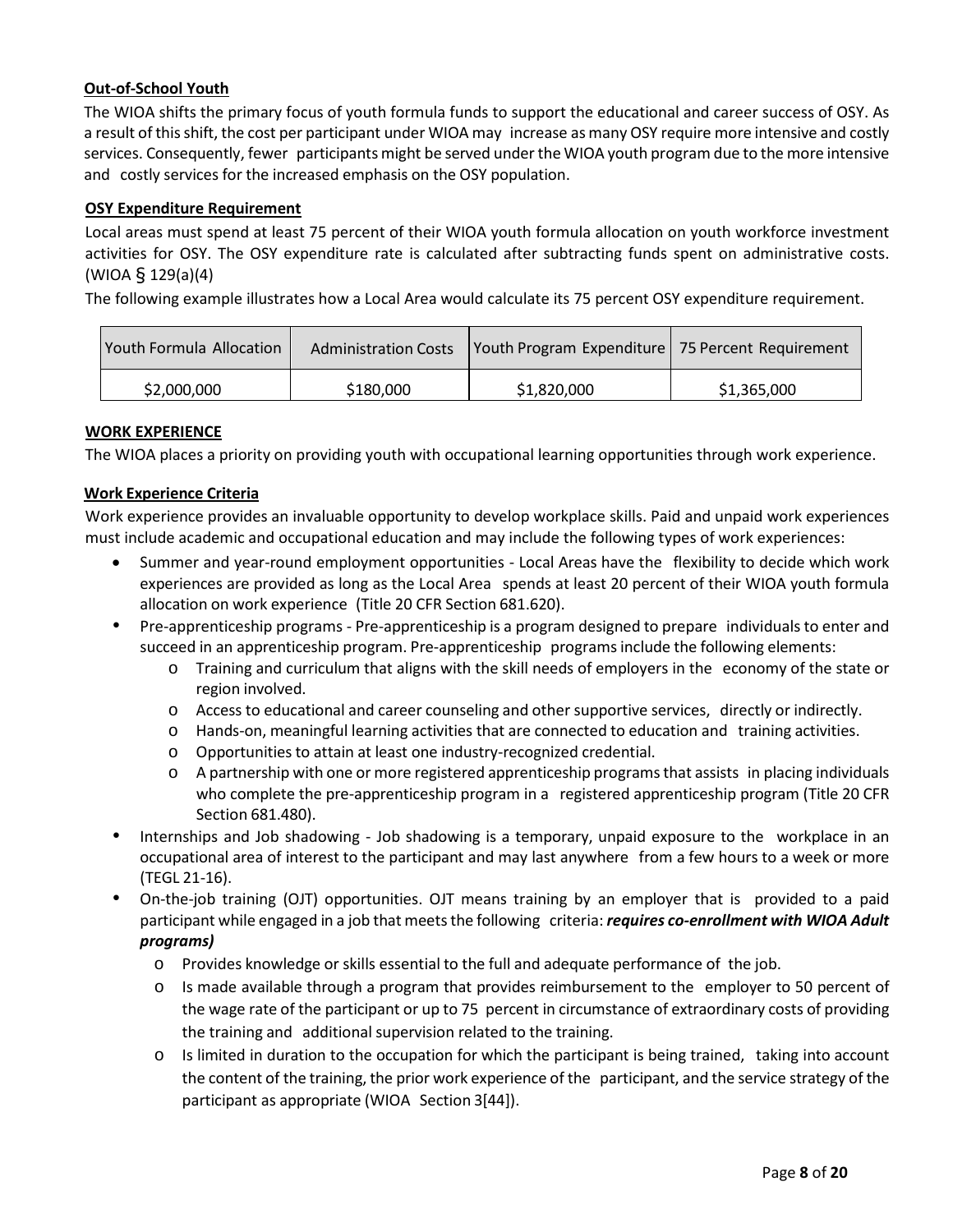The academic and occupational education component refers to contextual learning that accompanies a work experience. It includes the information necessary to understand and work in specific industries or occupations. For example, if a youth is in a work experience in a hospital, the occupational education could be learning about the duties of different types of hospital occupations such as a phlebotomist, radiology tech, or physical therapist. Whereas, the academic education could be learning some of the information individuals in those occupations need to know such as why blood type matters, the name of a specific bone in the body, or the function of a specific ligament.

Local programs have the flexibility to determine the appropriate type of academic and occupational education necessary for a specific work experience. Further, Local Areas may decide who provides the academic and occupational education component. The academic component may take place inside or outside the work site, and the work experience employer may provide the academic and occupational education component or such components may be provided separately in the classroom or through other means (TEGL 21-16).

Youth formula funds may be used to pay a participant's wages and related benefits for work experience in the public, private, for-profit or non-profit sectors when the participant's objective assessment and individual service strategy indicate that a work experience is appropriate.

Additionally, youth formula funds may be used to pay wages and staffing costsforthe development and management of work experience. Allowable expenditures beyond wages may include the following:

- *Staff time spent identifying potential work experience opportunities.*
- *Staff time working with employersto develop the work experience.*
- *Staff time spent working with employersto ensure a successful work experience.*
- *Staff time spent evaluating the work experience.*
- *Orientation sessions for participants and employers.*
- *Employability skills/job readiness training to prepare youth for a work experience.*

Supportive services are a separate program element and cannot be counted toward the work experience expenditure requirement even if supportive services assist the youth in participating in the work experience.

# **Local Policy (***TUL 14-02, Youth Work Experience Policy)*

Local Boards must establish local policies regarding work experience. At a minimum, these policies need to address the following:

- The duration of the work experience assignment.
- Limitations on the number of hours.
- Appropriate incentives and stipends, including limitations on the types and dollar amount.

The WIOA youth provisions went into effect July 1, 2015. Local Boards were required to begin implementing the work experience requirements July 1, 2015, and establish local policy and procedures for work experience no later than January 1, 2016.

## **Work Experience Expenditure Requirement**

Local areas must spend at least 20 percent of their WIOA youth formula allocation on work experience. The work experience expenditure rate is calculated after subtracting funds spent on administrative costs. Additionally, the expenditure rate is not applied separately for ISY and OSY. CFR § 681.590

The following example illustrates how a Local Area would calculate its 20 percent work experience expenditure requirement.

| <b>Youth Formula Allocation</b> | <b>Administration Costs</b> | Youth Program Expenditure | 20 Percent Work<br><b>Experience Requirement</b> |
|---------------------------------|-----------------------------|---------------------------|--------------------------------------------------|
| \$2,000,000                     | \$180,000                   | \$1,820,000               | \$364,000                                        |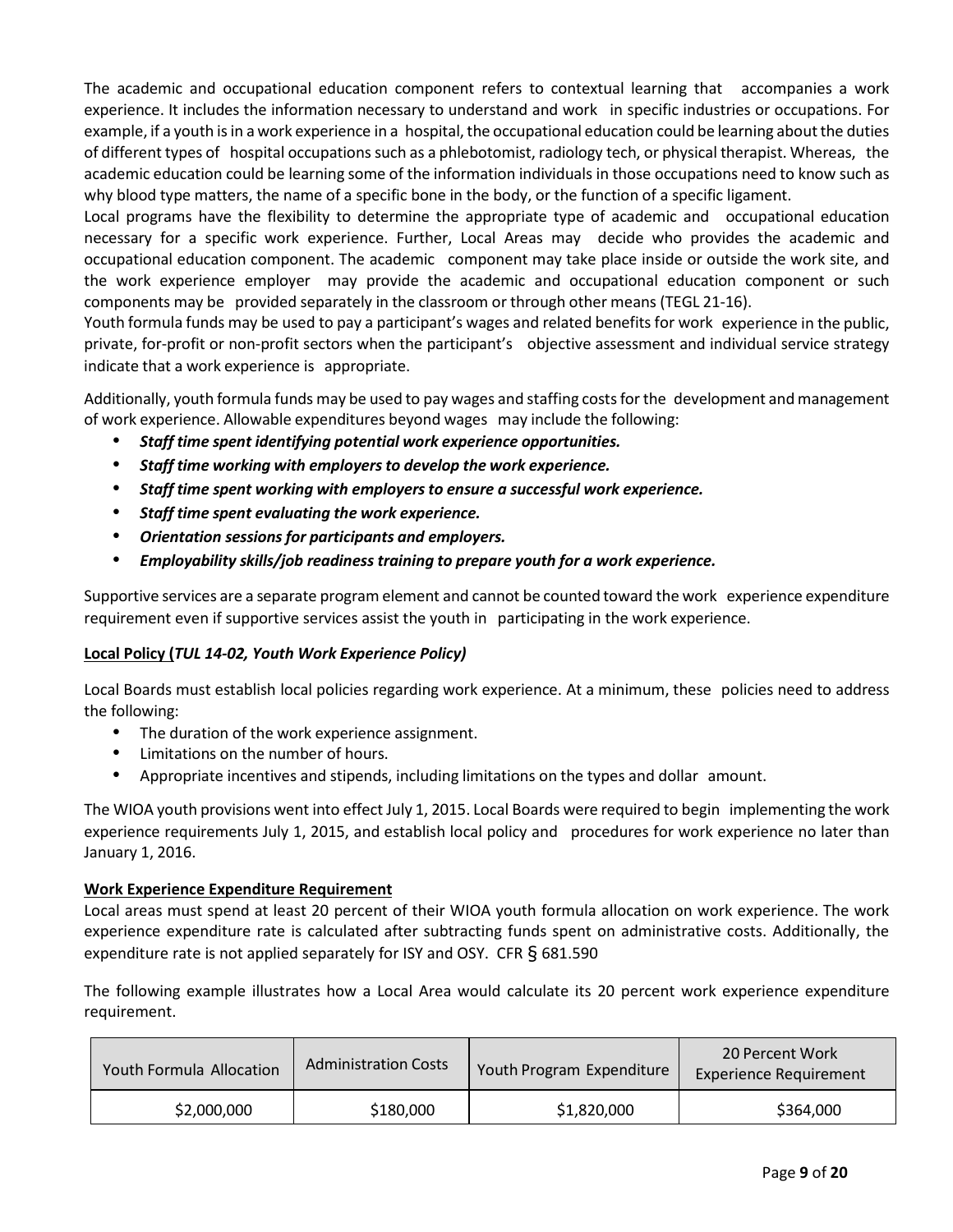#### **PERMISSIBLE USE OF YOUTH FUNDS**

#### **Individual Training Accounts (ITA)**

In order to enhance individual participant choice in their education and training plans and provide flexibility to Local Areas, Local Areas may use youth funds for Individual Training Accounts (ITA) for OSY between the ages of 16 to 24. When using youth funds for ITAs, only training providers on the Eligible Training Provider List can be used. To initiate an ITA, youth programs must contact the Employment Connection AJCC in their area for *co-enrollment into WIOA Adult programs.* 

## **Braiding Funds**

Braiding funds is the process of using different funding streams to support different needs for the same participant while maintaining documentation to support the charging and allocations of cost to the separate funds. Local Areas may use braided funds to provide more comprehensive services to participants and maximize partner resources available to assist youth. Braiding funds must meet the following criteria:

- The cost to each funding stream istracked, documented, and allocated based on the proportional benefit.
- The cost benefits of two or more programs in proportions that can be determined without undue effort or cost.
- The youth meets the eligibility requirements for each program from which they are receiving funds.

An example is when the WIOA Title I youth program and the WIOA Title II adult education program are used to serve eligible youth. The WIOA Title I resources can provide career guidance, work experiences, and leadership development, while the WIOA Title II resources can provide adult education and literacy activities. (TEGL 21-16) (TEGL 21-16)

#### **Incentives**

Local Areas may provide incentive payments to youth participants for recognition and achievement directly tied to training activities and work experiences. When offering incentive payments, Local Areas must do the following:

- Tie the incentive to the goals of the specific program.
- Outline in writing the incentive before the commencement of the program providing the payment.
- Align the incentive with the local program's organizational policy.
- Meet the requirements in 2 CFR part 200.

(Title 20 CFR Section 681.640)

## **Youth Standing Committee**

Youth councils are not required under WIOA; however, local boards may continue to operate a youth council as a standing committee. A youth standing committee could serve to provide information and to assist with planning, policy development and other issues relating to the provision of services to youth. The youth standing committee membership must include: (1) a member of the local board, who must chair the committee, (2) members of community based organizations with a demonstrated record of success in serving eligible youth, and (3) other individuals with appropriate expertise and experience who are not members of the local board. The committee may also include parents, participants, and youth.

The WIB is still responsible for conducting the oversight of youth activities under WIOA Section 129(c) and identifying eligible providers of youth workforce investment activities in the local area by awarding grants or contracts on a competitive basis. (Title 20 CFR Sections 681.100 - 681.120)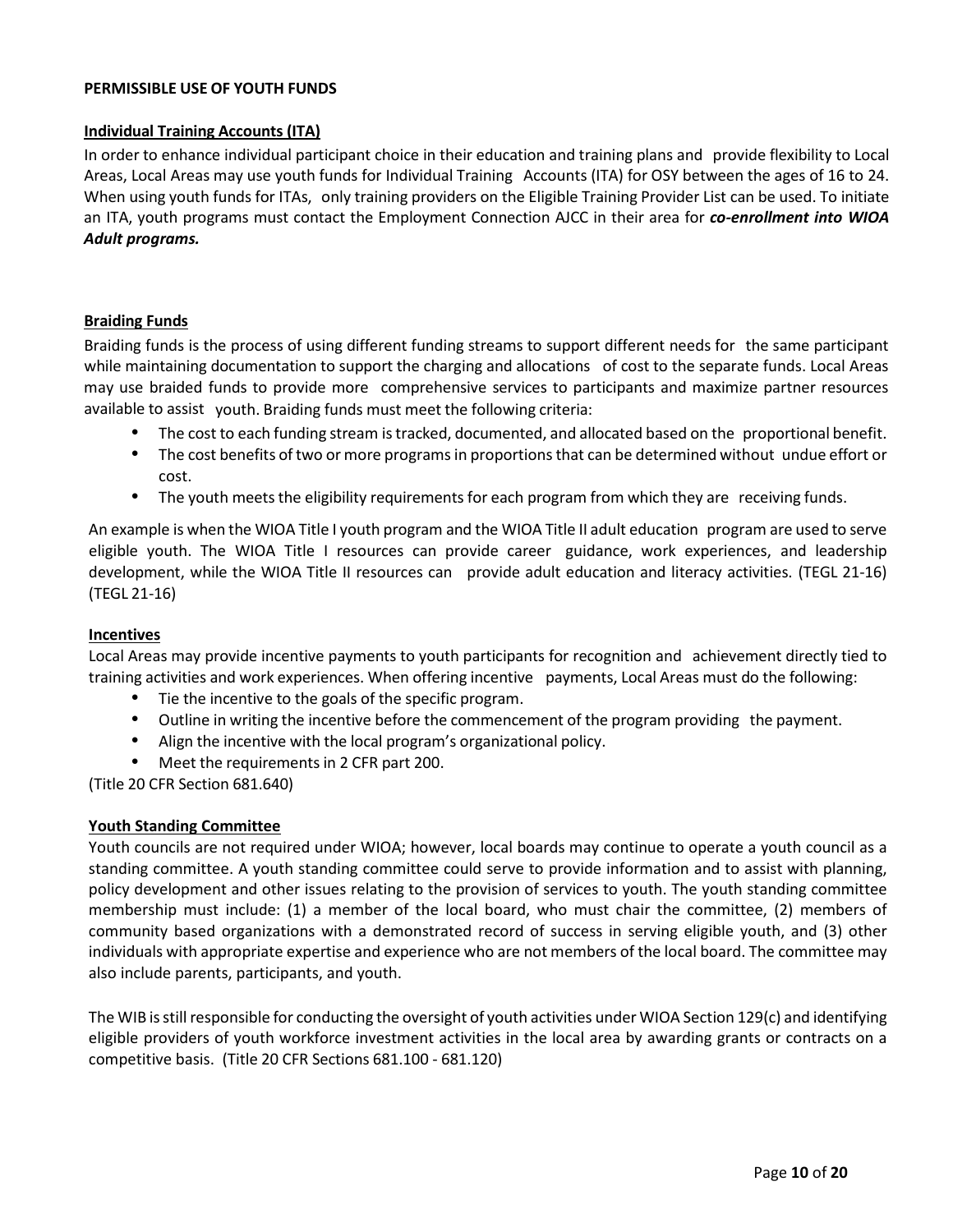When appointing members to a Youth Standing Committee the Local Board and the local chief elected official shall endeavor to appoint:

- Representatives of youth who are enrolled ISY and OSY
- Representatives from the private sector
- Representatives of local education agencies serving with youth
- Representatives of private nonprofit agencies serving youth
- Representatives of apprenticeship training programs serving youth

## **Procurement of WIOA Youth Service Providers**

Local Boards may directly provide some or all of the youth workforce service activities. If a Local Board serves as the youth service provider and performs other roles such as fiscal agent or AJCC Operator, the Local Board must have appropriate firewalls in place between the staff providing services, the staff responsible for oversight and monitoring of services, and the Local Board. The firewalls must conform to Title 20 CFR Section 679.430 for demonstrating internal controls and preventing conflicts of interest.

*The WIB awards grants or contracts to youth service providers through a competitive process that does the following:*

- *Takesinto consideration the ability of the youth service provider to meet performance accountability measures.*
- *Meets the procurement standards specified in Uniform Guidance and the DOL Exceptions.*
- *Follows state and local procurement laws.*

Local boards must ensure that all RFPs and youth service provider contracts incorporate WIOA provisions by July 1, 2017. *The local procurement policy may be found at [http://www.tularewib.org,](http://www.tularewib.org/) (Resources, Policies and Procedures), Workforce Investment Board of Tulare County Procurement Policy.*

Local Boards must also identify youth service providers based on criteria in the State Plan (Title 20 CFR Section 681.400). The State Plan establishes that Local Boards should select service providers that do the following:

- Employ proven recruitment strategies of effective outreach, engagement, enrollment, and retention of OS youth.
- Demonstrate meaningful partnerships with eligible training providers, institutions of higher education, and employers from in-demand industries.
- Offer a continuum of services that allow participants to obtain a GED/High School diploma, enroll into postsecondary education, and obtain employment within their chosen career path.
- Utilize career pathways and sector strategy models with a structured sequence of activities, as well as multiple entry and exit points that provide adequate supportive services.
- Use structured work-based learning, such as paid and unpaid work experiences and career exploration that leads to gainful employment.
- Provide intensive case management and support services to help youth overcome complex barriers, successfully complete the program, and retain employment.

Local Boards may do the following:

- Award youth service provider contracts on a sole source basis where the Local Board determines there is an insufficient number of eligible youth providers in the Local Area.
- Assign the function of selecting service provider contracts to the standing youth committee (if the Local Board has established a standing youth committee).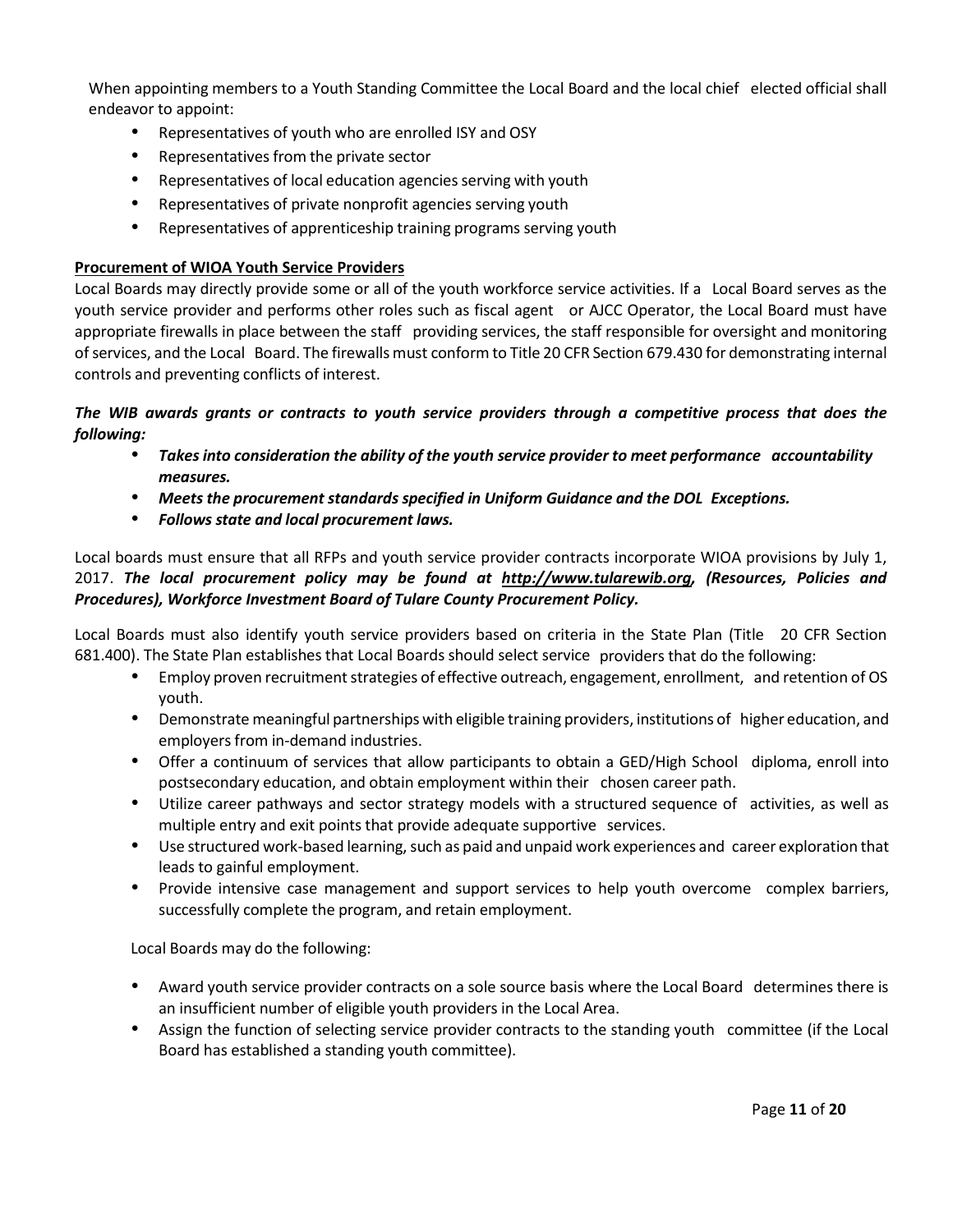When the Local Board awards a grant or contract to a youth service provider who also fulfills another role in the Local Area, a written agreement with Local Board and the Chief Elected Official must provide clarity on the expectation for those roles and clear methods of tracking execution and accountability for the distinct roles.

### **PROGRAM DESIGN FRAMEWORK**

A program design framework consists of an objective assessment, an individual service strategy, case management, program elements, and follow-up services that lead toward successful outcomes for youth participants (WIOA § 129[c] [1]).

### **Objective Assessment (OA)**

The WIOA youth program design requires an objective assessment of the academic levels, skill levels, and service needs of each participant, which includes a review of basic skills, occupational skills, prior work experience, employability, interests, aptitudes, supportive service needs, and developmental needs. Assessments must also consider a youth's strengths rather than just focusing on areas that need improvement. The objective assessment establishes a baseline for all activities and training. It will also act as the foundation for development of goals (i.e. educational, employment, credential attainment, etc.), identifying the appropriate mix of services, identifying career pathways, and informing the individual service strategy.

When assessing basic skills, local programs must use assessment instruments that are valid and appropriate (I.e., CASAS) for both the pre and post-test to determine an individual's educational functioning level. Programs must also provide reasonable accommodation in the assessment process, if necessary, for individuals with disabilities. Programs may use previous basic skills assessment results if such previous assessments have been conducted within the past six months.

#### **Career-Related Assessments**

All youth, including youth with disabilities, benefit from participation in career assessment activities. Multiple assessment tools may be necessary since there is no standard approach that will work for all youth, including youth with disabilities. Career assessments help youth, including those with disabilities, understand how a variety of their personal attributes (e.g., interests, values, preferences, motivations, aptitudes, and skills) affect their potentialsuccess and satisfaction with different career options and work environments. Youth also need accessto reliable labor market information about career opportunities that provide a living wage, including information about education, entry requirements, and income potential. Youth with disabilities also may need information on benefits planning, workplace supports (e.g., assistive technology) and accommodations, and also may benefit from less formalized career-related assessments.

## **Individual Service Strategy (ISS)**

Based on the results of the objective assessment, an ISS will be mutually developed between each participant and his/her case manager. The ISS is a written plan of action that identifies age-appropriate short and long-term goals that include career pathways, education and employment goals, and service needs. The ISS must directly link activities / services to one or more indicators of performance (TRAINING AND EMPLOYMENT GUIDANCE LETTER No. 10-16, [Employment & Training Administration \(ETA\) -](https://wdr.doleta.gov/directives/corr_doc.cfm?DOCN=8226) U.S. Department of Labor). *The WIB considers the ISS a living document that requires on-going review of the progress of each participant in meeting their goals and updating the plan as needed. As new objectives or service needs are identified they shall be incorporated into the plan.*

#### **Program Elements**

The WIOA  $\S$  129(c)(2) includes 14 program elements that must be available in local areas for WIOA youth participants. 20 CFR § 681.460 provides further explanation of some of the elements, but not all. Additionally, there is overlap between portions of some program elements. The following further clarifies the 14 program elements and explains the services to be reported under each specific program element. Attachment A, of this document, provides an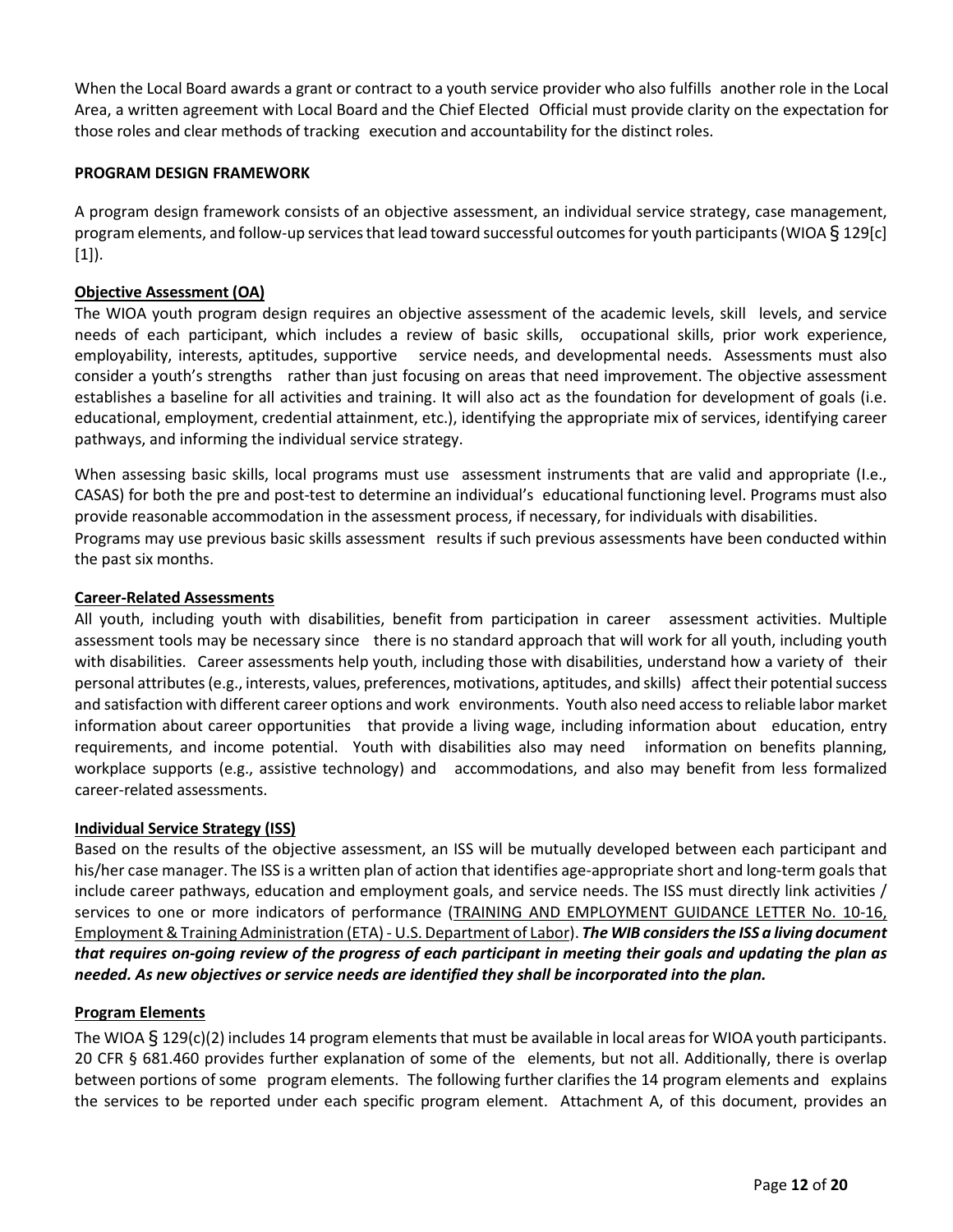overview and easy reference for finding applicable program element citations and identifies which program elements relate to one another.

Local Areas are not required to provide all 14 required elements to each participant. Local Areas have the flexibility to determine which specific services a youth will receive based upon the youth's assessment and service strategy. Local Boards, however, must ensure that all 14 program elements are available in their Local Area.

The table below provides a list of the 14 youth program elements, identifies which program elements relate to one another, lists the DOL Participant Individual Record Layout (PIRL) data element, and provides federal citations where the program element requirements are described. In addition, the program elements are hyperlinked to the WorkforceGPS Youth Connections corresponding webpage. The Youth Connection webpage provides additional materials and resources to help service providers deliver youth services.

| <b>WIOA Youth Program Element</b>                                                                      | Relates to or<br><b>Overlaps with</b><br><b>Other Program</b><br>Element(s) | <b>Program Description Citation</b>                                  |
|--------------------------------------------------------------------------------------------------------|-----------------------------------------------------------------------------|----------------------------------------------------------------------|
| 1. Tutoring, study skills training, instruction, and dropout<br>prevention                             | Program elements<br>$2$ and $4$                                             | <b>TEGL 21-16</b>                                                    |
| 2. Alternative secondary school services or dropout<br>recovery services                               | Program element<br>$\mathbf{1}$                                             | <b>TEGL 21-16</b>                                                    |
| 3. Paid and unpaid work experiences                                                                    |                                                                             | Title 20 CFR Sections 681.600,<br>681.590,<br>681.480 and TEGL 21-16 |
| 4. Occupational skills training                                                                        | Program element<br>$\mathbf{1}$                                             | Title 20 CFR Sections 681.540,<br>681.550 and TEGL 21-16             |
| 5. Education offered concurrently with workforce<br>preparation and training for a specific occupation | Program elements<br>2, 3, and 4                                             | Title 20 CFR Section 681.630 and<br><b>TEGL 21-16</b>                |
| 6. Leadership development opportunities                                                                |                                                                             | Title 20 CFR Sections 681.520,<br>681530 and TEGL 21-16              |
| 7. Supportive services                                                                                 |                                                                             | Title 20 CFR Section<br>681.570 and TEGL 21-16                       |
| 8. Adult mentoring                                                                                     |                                                                             | Title 20 CFR Sections<br>681.490 and TEGL 21-16                      |
| 9. Follow-up services                                                                                  | Program elements<br>7, 8, 11, 13, and 14                                    | Title 20 CFR Section<br>681.580 and TEGL 21-16                       |
| 10. Comprehensive guidance and counseling                                                              |                                                                             | Title 20 CFR Section<br>681.510 and TEGL 21-16                       |
| 11. Financial literacy education                                                                       |                                                                             | Title 20 CFR Section<br>681.500 and TEGL 21-16                       |
| 12. Entrepreneurial skills training                                                                    |                                                                             | Title 20 CFR Section<br>681.560 and TEGL 21-16                       |
| 13. Services that provide labor market information                                                     |                                                                             | Title 20 CFR Section<br>651.10 and TEGL 21-16                        |
| 14. Postsecondary preparation and transition<br>activities                                             |                                                                             | <b>TEGL 21-16</b>                                                    |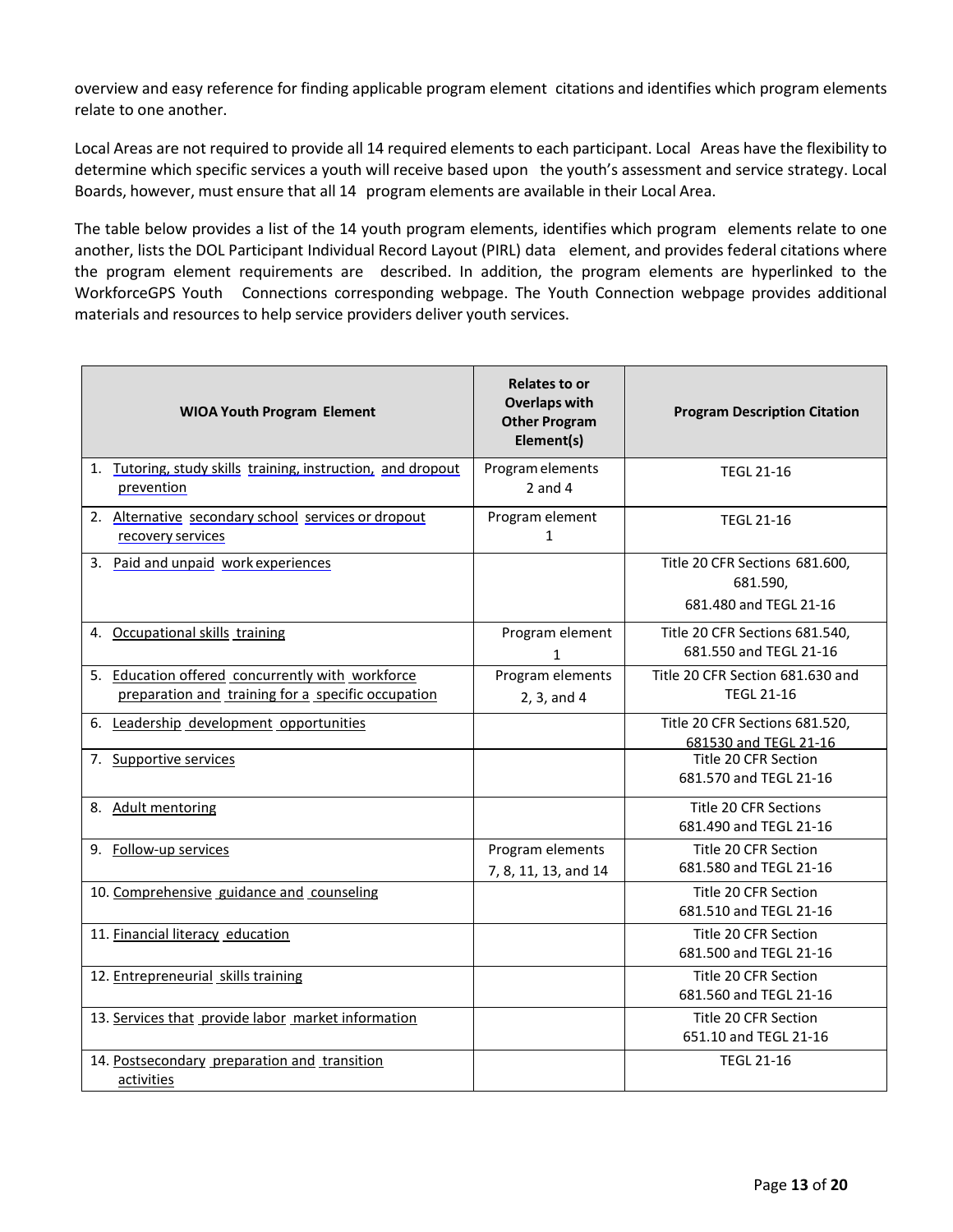- 1. **Tutoring, Study Skills Training, Instruction, And Dropout Prevention** that lead to a high school diploma or its equivalent, including a recognized certificate of attendance or similar document for individuals with disabilities.
	- Services focus on providing academic support, helping a youth identify areas of academic concern, assisting with overcoming learning obstacles, and providing tools and resources to develop learning strategies.
	- Program element 1 also includes secondary school dropout prevention strategies that keep a youth in school and engaged in formal learning or training. These activitiesinclude, but are not limited to, tutoring, literacy development, active learning experiences, after-school opportunities, and individualized instruction (TEGL 21-16).
- 2. **Alternative Secondary School Services, Or Dropout Recovery Services** include alternative secondary school services that assist youth who have struggled in traditional secondary school education, are reported under program element 2. These services include, but are not limited to, basic education skills training, individualized academic instruction, and English as a Second Language training.

Program element 2 also includes dropout recovery services aimed at getting youth who have dropped out of secondary education back into a secondary school or alternative secondary school/high school equivalency program (TEGL 21-16). Examples of these services include credit recovery, counseling, and educational plan development. While there is some overlap with dropout prevention strategies (program element 1), the activities within both program elements are provided with the goal of helping youth re-engage and persist in education that leads to the completion of a recognized high school equivalent.

3. **Paid and Unpaid Work Experiences** are planned, structured learning experiences that take place in a workplace for a limited period of time. Work experience may take place in the private for-profit sector, the non-profit sector, or the public sector. Labor standards apply in any work experience where an employee/employer relationship, as defined by the Fair Labor Standards Act or applicable State law, exists. Funds provided for work experiences may not be used to directly or indirectly aid in the filling of a job opening that is vacant because the former occupant is on strike, or is being locked out in the course of a labor dispute, or the filling of which is otherwise an issue in a labor dispute involving a work stoppage.

Work experience is covered in detail on pages 8 and 9 of this directive.

- 4. **Occupational Skill Training (OST)** is an organized program of study that provides specific vocational skills that lead to proficiency in performing actual tasks and technical functions required by certain occupational fields at entry, intermediate, or advanced levels. Priority consideration must be given to training programs that lead to recognized post-secondary credentials that align with in-demand industry sectors or occupations. Such training must:
	- Be outcome-oriented and focused on an occupational goal specified in the ISS;
	- Be of sufficient duration to impart the skills needed to meet the occupational goal; and
	- Lead to the attainment of a recognized postsecondary credential.

WIOA allows Individual Training Accounts (ITAs) for OSY, ages 16 to 24, using WIOA youth funds. ISY cannot use youth program-funded ITAs. However, ISY between the ages of 18 and 21 may co-enroll in the WIOA Adult program if the young adult's individual needs, knowledge, skills, and interests align with the WIOA adult program and may receive training services through an ITA funded by the adult program. (TEGL 21-16)

*ITAs allow participants the opportunity to choose the training provider that best meets their needs. To receive funds from an ITA, the training provider must be on the Eligible Training Provider List (ETPL) as outlined in § 680.400 and* §*680.410. WIB policy requires all youth ITAs (OSY and ISY) to be referred to the One-Stop Provider for co-enrollment into WIOA Adult programs and must follow all WIB policies and procedures related to coenrollment and OST. OST is expected to result in training related job placement.*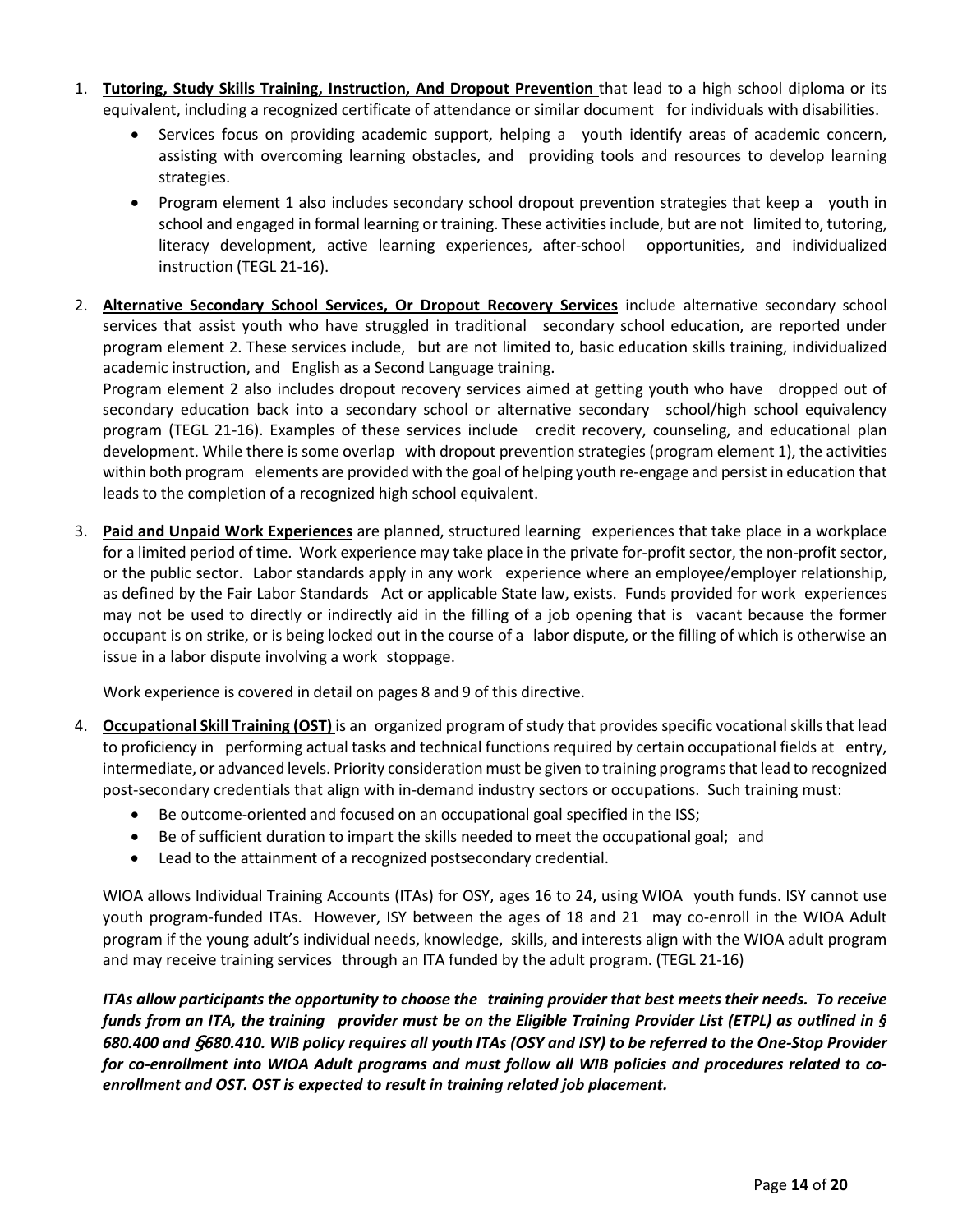- 5. **Education Offered Concurrently With And In The Same Context As Workforce Preparation Activities And Training For A Specific Occupation Or Occupational Cluster**. This element reflects an integrated education and training model and describes how workforce preparation activities, basic academic skills, and hands-on occupational skills training are to be taught within the same time frame and connected to a specific occupation, occupational cluster, or career pathway. While programs developing basic academic skills, which are included as part of alternative secondary school services and dropout recovery services (element 2), workforce preparation activities that occur as part of a work experience (element 3), and occupational skills training (element 4) can all occur separately and at different times (and thus are counted under separate program elements), this program element refers to the concurrent delivery of these services which make up an integrated education and training model.
- 6. **Leadership Development Opportunities** that encourage responsibility, confidence, employability, selfdetermination, and other positive social behaviors such as: (a) exposure to postsecondary educational possibilities; (b) community and service learning projects; (c) peer-centered activities, including peer mentoring and tutoring; (d) organizational and team work training; (e) training in decision-making, including determining priorities and problem solving; (f) citizenship training, including life skills training such as parenting and work behavior training; (g) civic engagement activities which promote the quality of life in a community; and (h) other leadership activities that place youth in a leadership role. 20 CFR § 681.520
- 7. **Supportive Services** that enable an individual to participate in WIOA activities. These services include, but are not limited to, the following: *(a) linkagesto community services; (b) assistance with transportation (i.e., bus passes); (c) assistance with educational testing; (d) referrals to health care and legal aid; (e) assistance with uniforms or other appropriate work attire and work-related tools, including such items as eyeglasses and protective eye gear; (f) assistance with books, fees, school supplies, and other necessary items for students enrolled in postsecondary education classes; and (g) payments and feesfor employment and training-related applications, tests, and certifications.*

Reference WIB directive TUL 17-02, WIOA Title I Adult, Dislocated Worker and Youth Supportive Services Policy. This directive sets the local policy and procedures to follow when providing supportive services to eligible WIOA participants. This includes documentation requirements to demonstrate that supportive services are allowable, reasonable, and necessary, and not otherwise available to the participant.

8. **Adult Mentoring** must last at least 12 months and may take place both during the program and following exit from the program and be a formal relationship between a youth participant and an adult mentor that includes structured activities where the mentor offers guidance, support, and encouragement to develop the competence and character of the mentee. W hile group mentoring activities and mentoring through electronic means are allowable as part of the mentoring activities, at a minimum, the local youth program must match the youth with an individual mentor with whom the youth interacts on a face-to-face basis. Local programs should ensure appropriate processes are in place to adequately screen and select mentors.

DOL acknowledges that in a few areas of the country finding mentors may present a burden to a program. While DOL strongly prefers that case managers not serve as mentors, the final rule allows case managers to serve as mentors in areas where adult mentors are sparse, however, Local Areas are strongly encouraged to find adult mentors who are not case managers (TEGL 21-16).

9. **Follow-Up Services** occur for not less than 12 months following a youth's exit from the program. Services are intended to help ensure the youth is successful in employment and/or postsecondary education and training.

Follow-up services for youth may include: (1) referral for supportive services; (2) adult mentoring; (3) financial literacy education; (4) labor market and employment information, such as career awareness, career counseling;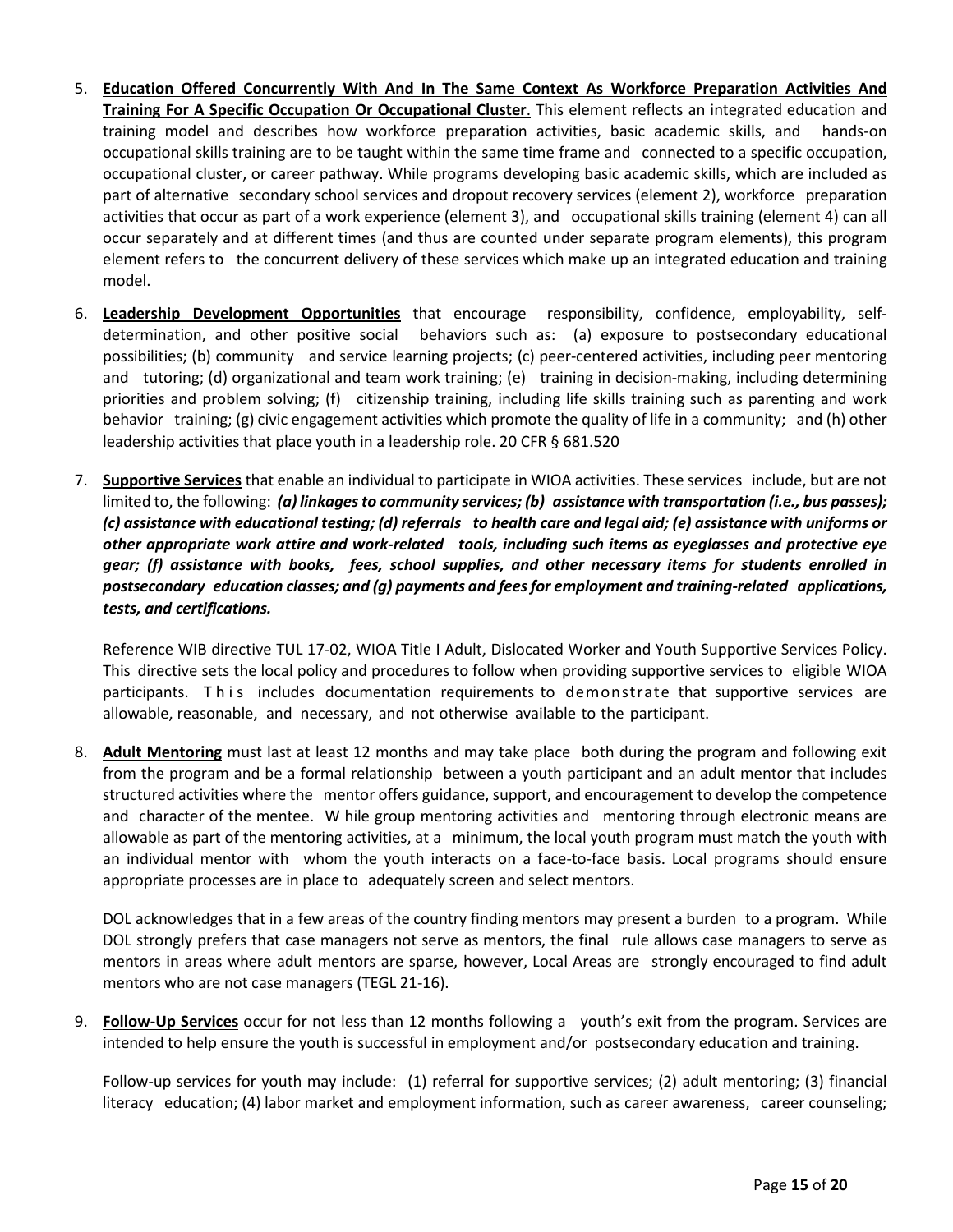and (5) assistance with preparation for and transition to postsecondary education and training. Follow-up services must include more than only a contact attempted or made for securing documentation in order to report a performance outcome. (TEGL 21-16)

*At the time of enrollment, youth must be informed that follow-up services will be provided for 12 months following exit. If at any point in time during the program or during the 12 months following exit the youth requests to opt out of follow-up services, they may do so. In this case, the request to opt out or discontinue follow-up services made by the youth must be documented in the case file. 20 CFR § 681.580*

10. **Comprehensive Guidance and Counseling** providesindividualized counseling to participants and may include drug and alcohol abuse counseling, mental health counseling, and referral to partner programs.

Local Areas and youth service providers may directly provide counseling. When a Local Area or youth service provider refers a youth for counseling services that they are unable to provide, the Local Area or service provider must coordinate with the referred counseling organization to ensure continuity of service (TEGL 21-16).

## 11. **Financial Literacy Education** may include the following:

- Create budgets, open checking and savings accounts, make informed financial decisions;
- Effectively manage spending, credit, and debt, including student loans, consumer credit, and credit cards;
- The significance of credit reports and credit scores; rights regarding credit and financial information; determining the accuracy of a credit report and how to correct inaccuracies; and how to improve or maintain good credit;
- Support a participant's ability to understand, evaluate, and compare financial products, services, and opportunities;
- Educate about identity theft, ways to protect against identify theft, how to resolve cases of identity theft, and understand their rights and protections related to personal identity and financial data;
- Support the particular financial literacy needs of non-English speakers, including providing the support through the development and distribution of multilingual financial literacy and education materials;
- Support the particular financial literacy needs of youth with disabilities, including connecting them to benefits planning and work incentives counseling;
- Provide financial education that is age appropriate, timely, and provides opportunities to put lessons into practice; 20 CFR § 681.500

The [Financial Literacy Guide](https://www.treasury.gov/resource-center/financial-education/SiteAssets/Pages/flec11032016/Resource%20Guide%20for%20Financial%20Institutions_FLEC%20D11%202%2016.pdf) provides links to financial literacy materials and maps how and why financial institutions engage in helping young people achieve greater financial well-being and employment success.

- 12. **Entrepreneurial Skills Training** helps youth develop the skills associated with starting and operating a small business. . Such skills may include the ability to take initiative, creatively seek out and identify business opportunities, develop budgets and forecast resource needs, understand various options for acquiring capital and the trade-offs associated with each option, and communicate effectively and market oneself and one's ideas. Approaches to teaching youth entrepreneurialskills may include the following:
	- Entrepreneurship education that provides an introduction to the values and basics of starting and running a business, such as developing a business plan and simulations of business start-up and operation.
	- Enterprise development which provides supports and services that incubate and help youth develop their own businesses, such as helping youth access small loans or grants and providing more individualized attention to the development of viable business ideas.
	- Experiential programs that provide youth with experience in the day-to-day operation of a business. (Title 20 CFR Section 681.560)
	- 13. **Services That Provide Labor Market and Employment Information** about in-demand industry sectors or occupations in the local area, such as career awareness, career counseling, and career exploration services.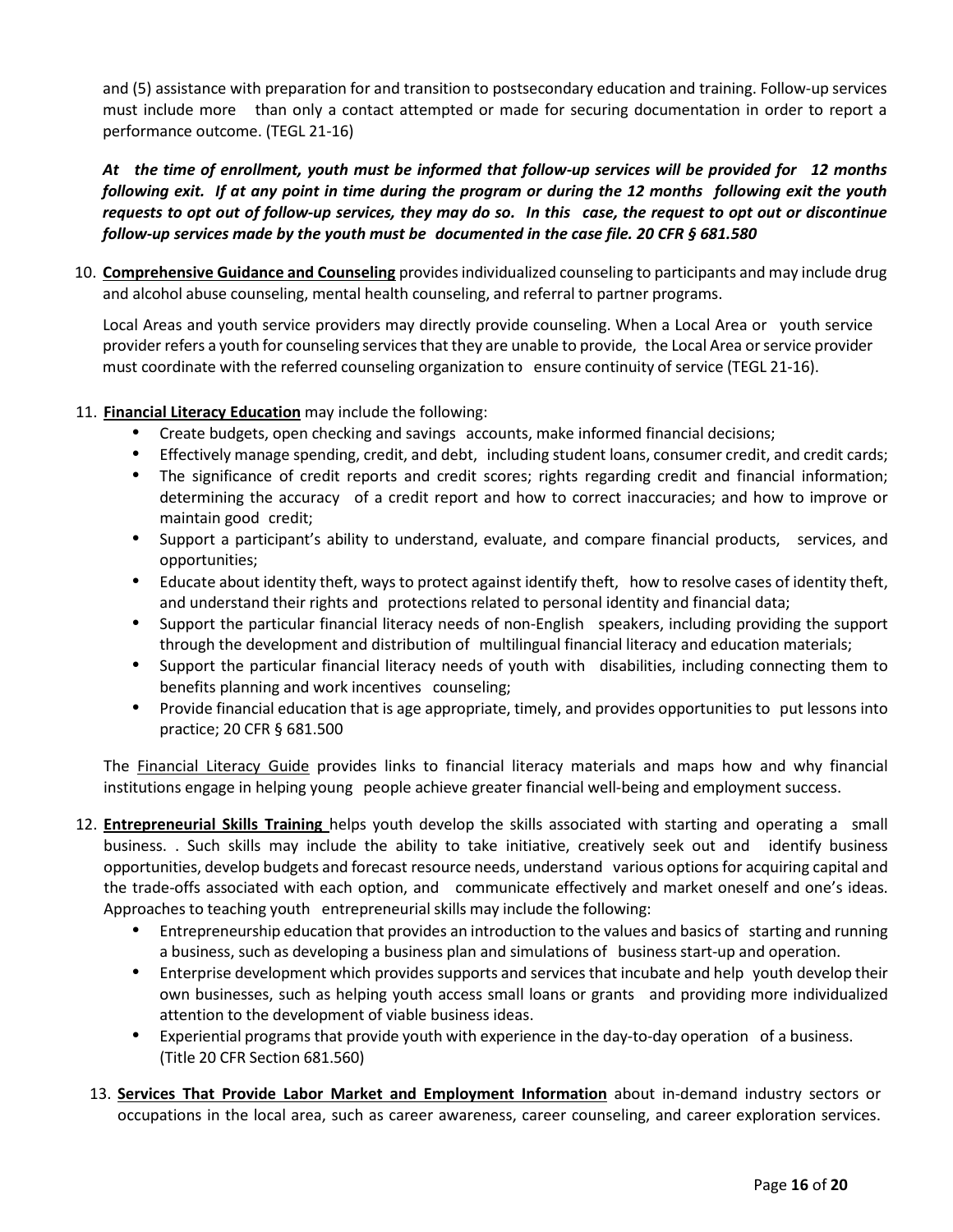Career counseling provides advice and support in making decisions about what career path to take and may include providing information about resume preparation, interview skills, potential opportunities for job shadowing, and the long-term benefits of postsecondary education and training. In addition to connecting youth to self-service labor market information (LMI) tools, youth providers should share and discuss state and local LMI with youth participants (TEGL 21-16).

There are numerous tools available to provide information that include: [CalJOBS](https://www.caljobs.ca.gov/vosnet/Default.aspx)[, My Next Move](https://www.mynextmove.org/), and Get My [Future](https://www.careeronestop.org/GetMyFuture/default.aspx?frd=true) . 20 CFR § 681.460 (a)(13)

14. **Postsecondary Preparation and Transition Activities** help youth prepare for and transition to post-secondary education and training after attaining a high school diploma or its recognized equivalent. Activities include exploring postsecondary education options including technical training schools, community colleges, 4-year colleges and universities, and registered apprenticeship. Additional services include, but are not limited to: assisting youth to prepare for SAT/ACT testing; assisting with college admission applications; searching and applying for scholarships and grants; filling out the proper Financial Aid applications and adhering to changing guidelines; and connecting youth to postsecondary education programs. 20 CFR § 681.460 (a)(14)

Local areas are not required to provide the 14 required elements to each participant and have the flexibility to determine what specific services a youth will receive based upon the youth's assessment and service strategy. Local boards, however, must ensure that all 14 program elements are available in their local area.

Case management is the act of connecting youth to appropriate services and not a program element. Case managers providing case management should not be reported as one of the 14 youth program elements in the PIRL.

## **ACTION**

Bring this directive to the attention of staff and other relevant parties.

## **INQUIRIES**

Please direct inquiries regarding this directive to the Workforce Investment Board at (559) 713-5200.

ADAM PECK Executive Director

AP:EC

| ATTACHMENT A: | Summary of Comments, WSD17-07, Employment Development Department |
|---------------|------------------------------------------------------------------|
| ATTACHMENT B: | Frequently Asked Questions, Employment Development Department    |

e:\youth\directives,InfoBulletins,Memos\Directives\YouthRequirements\YouthRequirements\YouthRequirements2018\YouthProgram Requirements2018.docx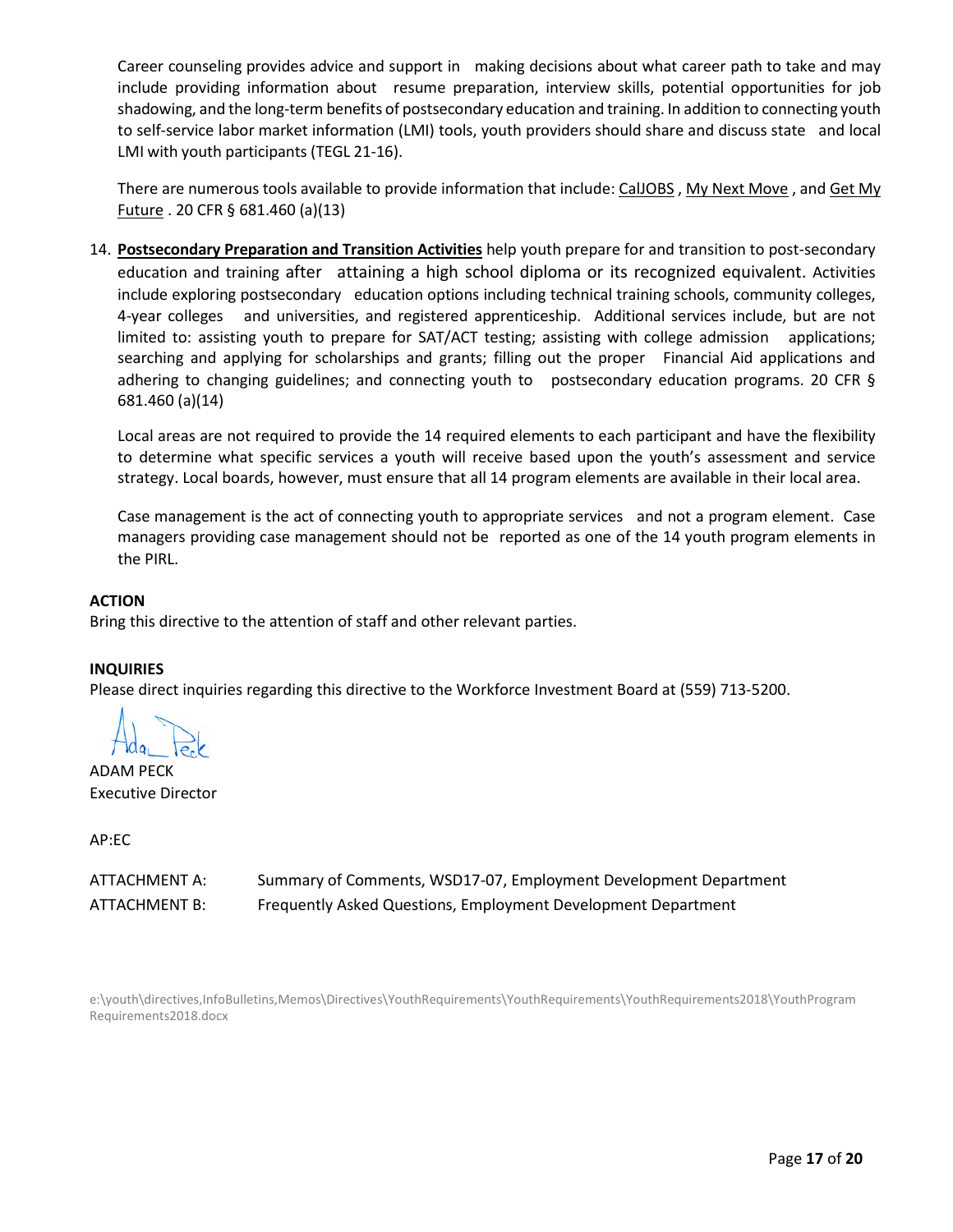## **Summary of Comments WSD17-07 State of California Employment Development Department**

There were six comments to the draft version of this Directive:

**Comments #1-6** – Commenters asked for clarification on credential attainment received through occupational skills training. A number of commenters asked if specific credentials, such as forklift certification, counted toward performance.

**Resolution** – The Employment Development Department (EDD) removed the section of the Directive on credentials received through occupational skills training. Guidance on credentials and performance go beyond the scope of this Directive. The EDD plans to publish a separate Directive on credentials for the *Workforce Innovation and Opportunity Act* Title I programs.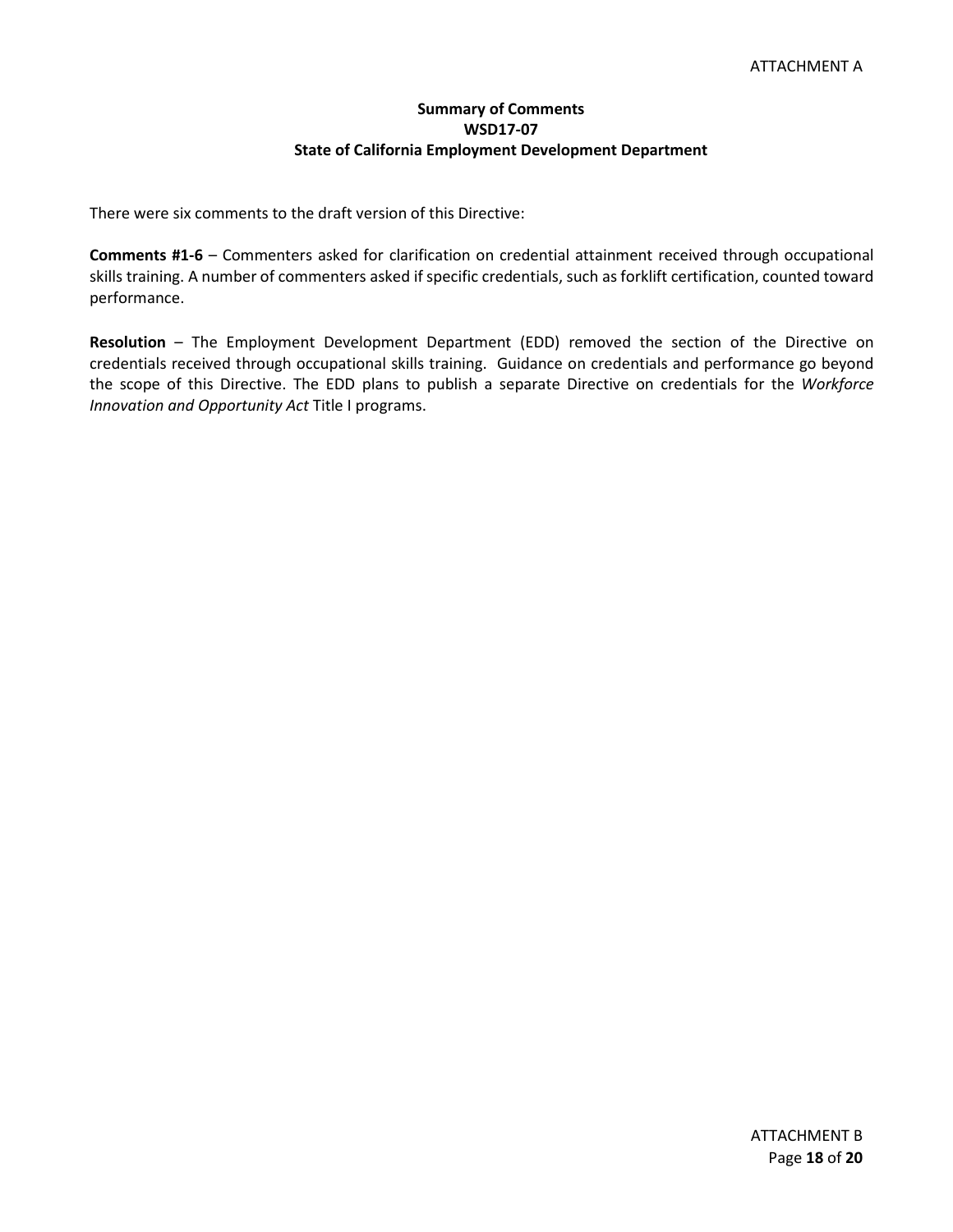### **Frequently Asked Questions State of California Employment Development Department**

*\*Note – Upon issuance of the Workforce Innovation and Opportunity Act (WIOA) Final Rules by the Department of Labor (DOL), the Employment Development Department re-released this directive to provide updated guidance. This Frequently Asked Questions (FAQ) incorporates the public comments received from the previous two WIOA Youth Program Requirements directives that are not addressed in the directive.*

FAQ #1 – Does CalJOBS<sup>SM</sup> track the number of youth participants by barrier?

**Response** – Yes, CalJOBSSM reports allow for the tracking of youth participants by barrier. In addition, the system can provide an overview of total youth enrollments by in-school (IS) youth, out-of-school (OS) youth, low-income exception, requires additional assistance limitation, and the corresponding percentages. For more information about accessing reports within CalJOBS<sup>SM</sup>, please contact the Program Reporting and Analysis Unit at [ManagePerformance@edd.ca.gov.](mailto:ManagePerformance@edd.ca.gov)

**FAQ #2** – The WIOA requires that an individual service strategy must be linked to one or more of the performance indicators. What are the youth performance indicators?

**Response** – The WIOA Section 116(b)(2)(A)(ii) provides the six indicators of performance for the WIOA youth program. The indicators are: (1) percentage of program participants who are in education or training activities, or in unsubsidized employment, during the second quarter after exit from the program; (2) percentage of program participants who are in an education or training program or in unsubsidized employment in the fourth quarter after exit; (3) median earnings in the second quarter after exit from the program; (4) post-secondary credential attainment and high school completion of program participants who have exited; (5) measureable skill gains; and (6) effectiveness in serving employers.

**FAQ #3** – What are the acceptable documentation requirements for the homeless eligibility criteria?

**Response** – The DOL has not issued Data Element Validation criteria guidance on acceptable documentation for WIOA eligibility; however Local Workforce Development Areas (Local Areas) must collect and retain records to substantiate youth program eligibility. In the interim, acceptable documentation listed on CalJOBS<sup>SM</sup> for the homeless criterion includes the following:

- A written statement from a shelter.
- A written statement from an individual providing temporary assistance.
- A written statement from a social service agency.
- An applicant statement/self-attestation.
- Self-certification.
- Telephone verification.
- Other applicable documentation, which must be specified.

**FAQ #4** – Is subsequent unsubsidized employment obtained by a youth required to be in the same job or career path as the work experience?

**Response** – The intent of the law regarding the work experience priority to is offer youth work-based learning opportunities focused on career exploration and development of work readiness skills. The law does not mandate youth participants to enter employment or education similar to the work experience activity; however as a best practice, local programs should continue to support the work experience. Examples of this are providing youth with job referrals and/or information on vocational and post-secondary education within the career path.